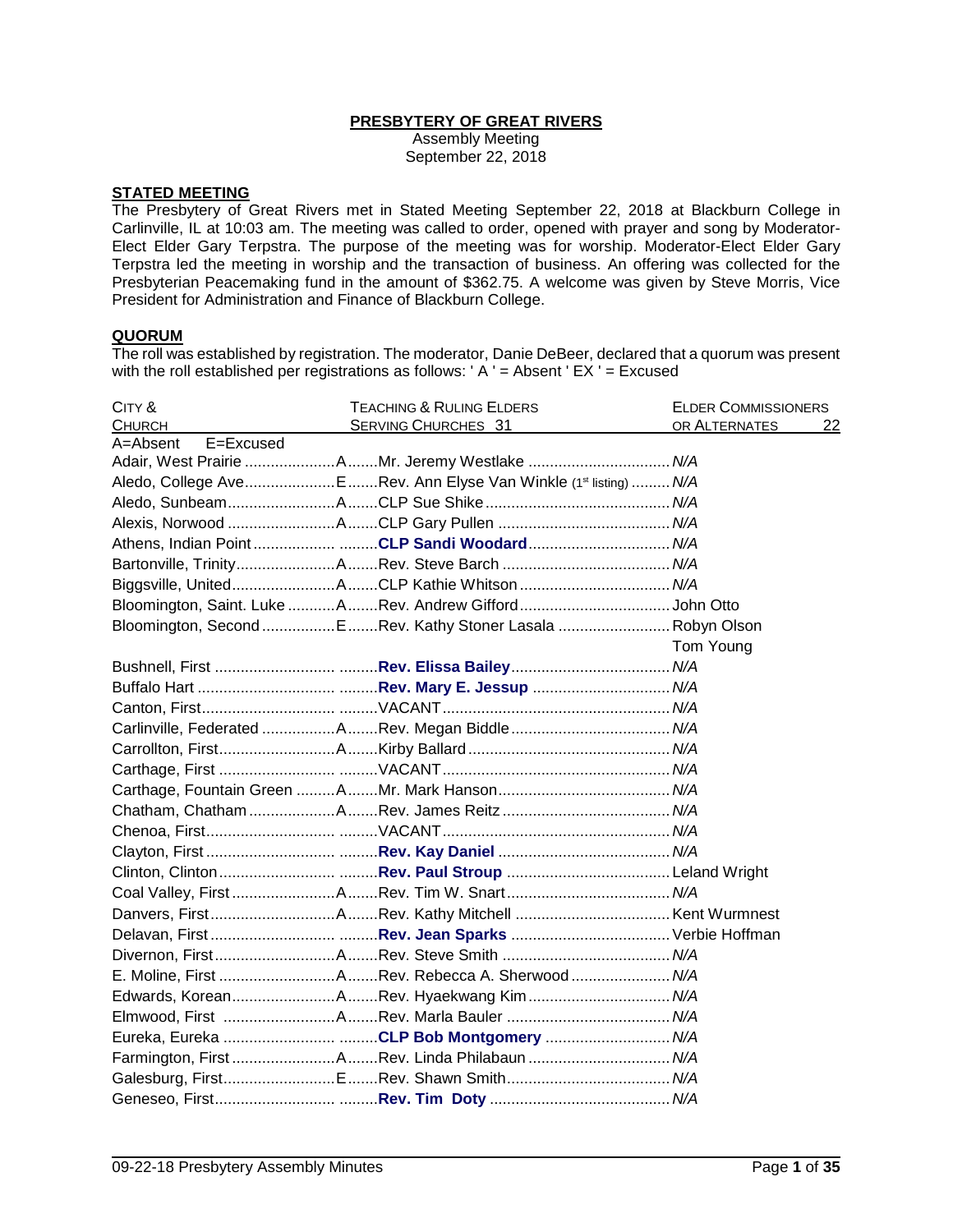|                                      | Green Valley, First ACLP Charles Houston  N/A                         |  |
|--------------------------------------|-----------------------------------------------------------------------|--|
|                                      |                                                                       |  |
|                                      |                                                                       |  |
|                                      |                                                                       |  |
|                                      |                                                                       |  |
|                                      |                                                                       |  |
|                                      |                                                                       |  |
|                                      |                                                                       |  |
|                                      | Lewistown, First CLP Penny Frame  N/A                                 |  |
|                                      |                                                                       |  |
|                                      |                                                                       |  |
|                                      | Macomb, Scotland TrinityARev. Gary Elg (2 <sup>nd</sup> Listing) N/A  |  |
|                                      | Mason City, UnitedARev. Charlotte Poetschner N/A                      |  |
|                                      | Media, Community CLP Amy Booker Hirsch N/A                            |  |
|                                      |                                                                       |  |
|                                      |                                                                       |  |
|                                      | Monmouth, Faith ARev. Brandon Ouellette N/A                           |  |
|                                      |                                                                       |  |
|                                      |                                                                       |  |
|                                      |                                                                       |  |
|                                      |                                                                       |  |
|                                      |                                                                       |  |
|                                      |                                                                       |  |
|                                      |                                                                       |  |
|                                      | A Rev. Matt Wilcox                                                    |  |
|                                      | Normal, New CovenantERev. Robert W. Ryder N/A                         |  |
|                                      |                                                                       |  |
|                                      |                                                                       |  |
|                                      |                                                                       |  |
|                                      |                                                                       |  |
|                                      | Peoria, First FedERev. Forrest Krummel N/A                            |  |
| Peoria, First Fed ERev. Zach Lysdahl |                                                                       |  |
|                                      |                                                                       |  |
|                                      | Peoria, WestminsterRev. Denise Clark Jones  Bonnie Jackson            |  |
|                                      |                                                                       |  |
|                                      |                                                                       |  |
|                                      | Pleasant Plains, Farmingdale  Rev. Lonna Chang-Ren Lee  Sharon Rohrer |  |
|                                      |                                                                       |  |
|                                      |                                                                       |  |
|                                      |                                                                       |  |
|                                      |                                                                       |  |
|                                      | Rock Island, Gloria Dei  Rev. Drew Nagle (1st listing) Ken Flack      |  |
|                                      | Rock Island, Good Shepard  Rev. James Benson James Bertelsen          |  |
|                                      | Rock Island, South Park Rev. Blake Severson  N/A                      |  |
|                                      |                                                                       |  |
|                                      |                                                                       |  |
|                                      | Sherrard, Community Rev. Drew Nagle (2 <sup>nd</sup> Listing)  N/A    |  |
|                                      |                                                                       |  |
|                                      |                                                                       |  |
|                                      |                                                                       |  |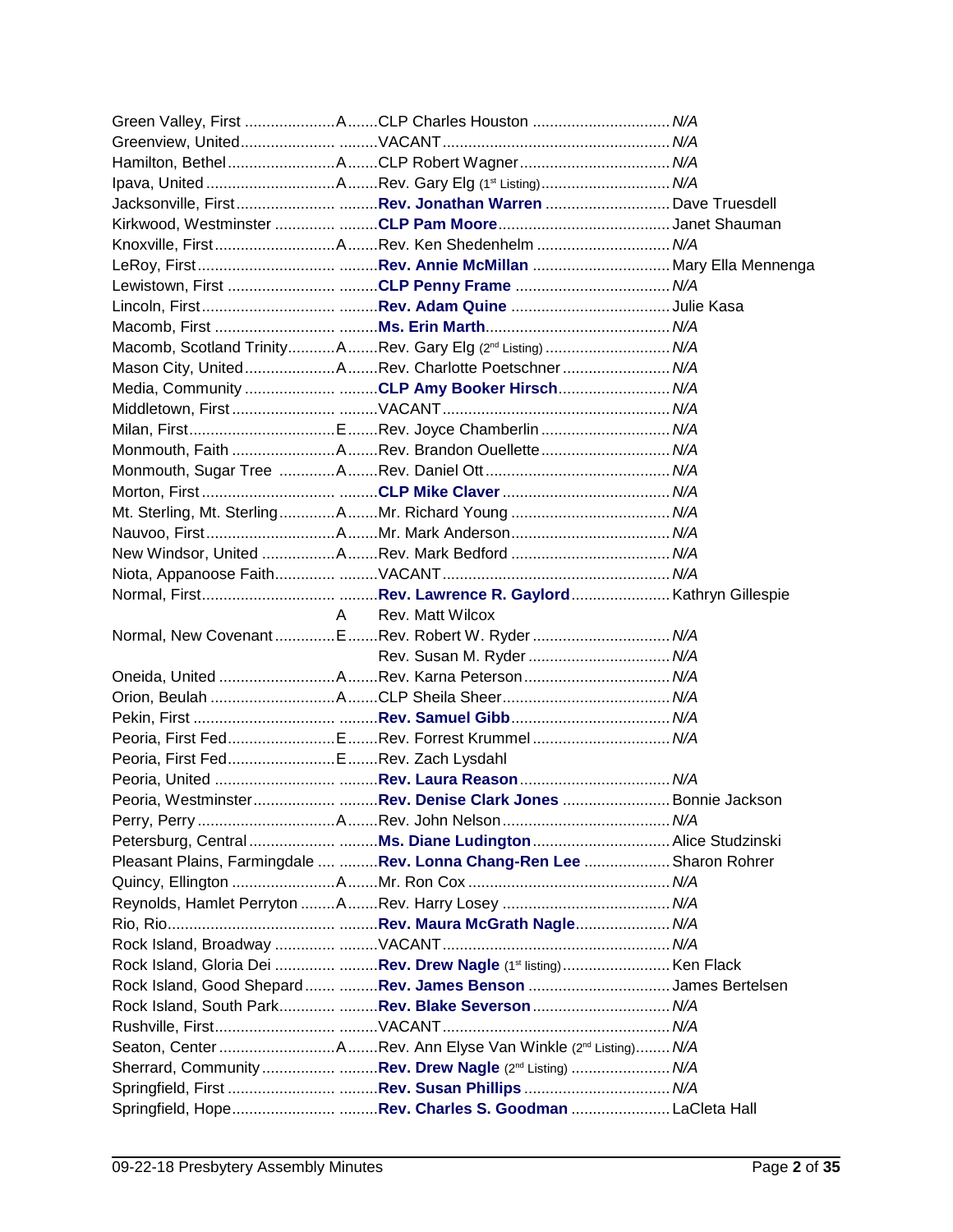| Springfield, Knox Rev. Paula Carmichael  N/A                                                               |  |                               |                                              |                       |                  |
|------------------------------------------------------------------------------------------------------------|--|-------------------------------|----------------------------------------------|-----------------------|------------------|
|                                                                                                            |  |                               |                                              |                       |                  |
|                                                                                                            |  |                               |                                              |                       |                  |
|                                                                                                            |  |                               |                                              |                       |                  |
|                                                                                                            |  |                               |                                              |                       |                  |
|                                                                                                            |  |                               |                                              |                       |                  |
|                                                                                                            |  |                               |                                              |                       |                  |
|                                                                                                            |  |                               |                                              |                       |                  |
|                                                                                                            |  |                               |                                              |                       |                  |
|                                                                                                            |  |                               |                                              |                       |                  |
|                                                                                                            |  |                               |                                              |                       |                  |
|                                                                                                            |  |                               |                                              |                       |                  |
|                                                                                                            |  |                               |                                              |                       |                  |
|                                                                                                            |  |                               |                                              |                       |                  |
| Woodhull, UnitedARev. Cheyanna Losey N/A                                                                   |  |                               |                                              |                       |                  |
|                                                                                                            |  |                               |                                              |                       |                  |
|                                                                                                            |  |                               |                                              |                       |                  |
|                                                                                                            |  |                               |                                              |                       |                  |
| VALIDATED, AT LARGE, HONORABLY RETIRED, MINISTERS PRESENT.                                                 |  |                               |                                              |                       | <b>TOTAL: 05</b> |
| Rev. Jessica Hawkinson, VM                                                                                 |  | Rev. Paul Spalding, VM        |                                              | Rev. Rick Tindall, HR |                  |
| Rev. Alexandra Lysdahl, VM                                                                                 |  | Rev. Gerald Boutelle, HR      |                                              |                       |                  |
|                                                                                                            |  |                               |                                              |                       |                  |
|                                                                                                            |  |                               |                                              |                       |                  |
| ADMINISTRATION & VISIONING TEAM MEMBERS, COMMITTEE CHAIRS                                                  |  |                               |                                              |                       | <b>TOTAL: 02</b> |
| (Not Listed Elsewhere - voting members of Presbytery)<br>Elder John Turnbull-Admin                         |  | Elder Lance Slavish-Visioning |                                              |                       |                  |
|                                                                                                            |  |                               |                                              |                       |                  |
|                                                                                                            |  |                               |                                              |                       |                  |
| MODERATOR / MODERATOR ELECT OR PRIOR MODERATOR                                                             |  |                               |                                              |                       | <b>TOTAL: 04</b> |
| (Not Listed Elsewhere - voting members of Presbytery)                                                      |  |                               |                                              |                       |                  |
| Elder Gary Davis, Lincoln-1st                                                                              |  |                               | Elder Sue Sawers, Virden-1st                 |                       |                  |
| Elder Mike Orr, Springfield-1st                                                                            |  |                               | Elder Gary Terpstra, Springfield-Hope        |                       |                  |
|                                                                                                            |  |                               |                                              |                       |                  |
| OTHERS PRESENT - Pby committee members/corresponding members (voice without vote) TOTAL: 06                |  |                               |                                              |                       |                  |
| Elder Merle Fox, COM                                                                                       |  |                               | Bryce Wiebe, Southern New England Presbytery |                       |                  |
| Elder Mike Paddock, Giddings Lovejoy                                                                       |  |                               | Rev. David Terrioni, Blackhawk Presbytery    |                       |                  |
| Fiona McGrath Nagle, YAAD                                                                                  |  |                               |                                              |                       |                  |
|                                                                                                            |  |                               |                                              |                       |                  |
|                                                                                                            |  |                               |                                              |                       |                  |
| <b>OTHERS PRESENT - Ruling Elders, Visitors, Inquirers/Candidates (without voice/vote):</b>                |  |                               |                                              |                       | TOTAL: 04        |
| Kathy Goranson                                                                                             |  |                               | Mag Paddock                                  |                       |                  |
| <b>Tim McGee</b>                                                                                           |  |                               | Cathy Strawbridge                            |                       |                  |
|                                                                                                            |  |                               |                                              |                       |                  |
| PRESBYTERY STAFF                                                                                           |  |                               |                                              |                       | TOTAL: 01        |
| Rev. Ryan Landino, LPT                                                                                     |  |                               |                                              |                       |                  |
|                                                                                                            |  |                               |                                              |                       |                  |
|                                                                                                            |  |                               |                                              |                       |                  |
| <u>TOTAL ATTENDANCE</u>                                                                                    |  |                               |                                              |                       | <u>75</u>        |
|                                                                                                            |  |                               |                                              |                       |                  |
| MSA to suspend the rules to allow for the electronic voting of all persons joining us via the ZOOM meeting |  |                               |                                              |                       |                  |

format. We had 6 who had voice and vote and 8 visitors through the zoom system.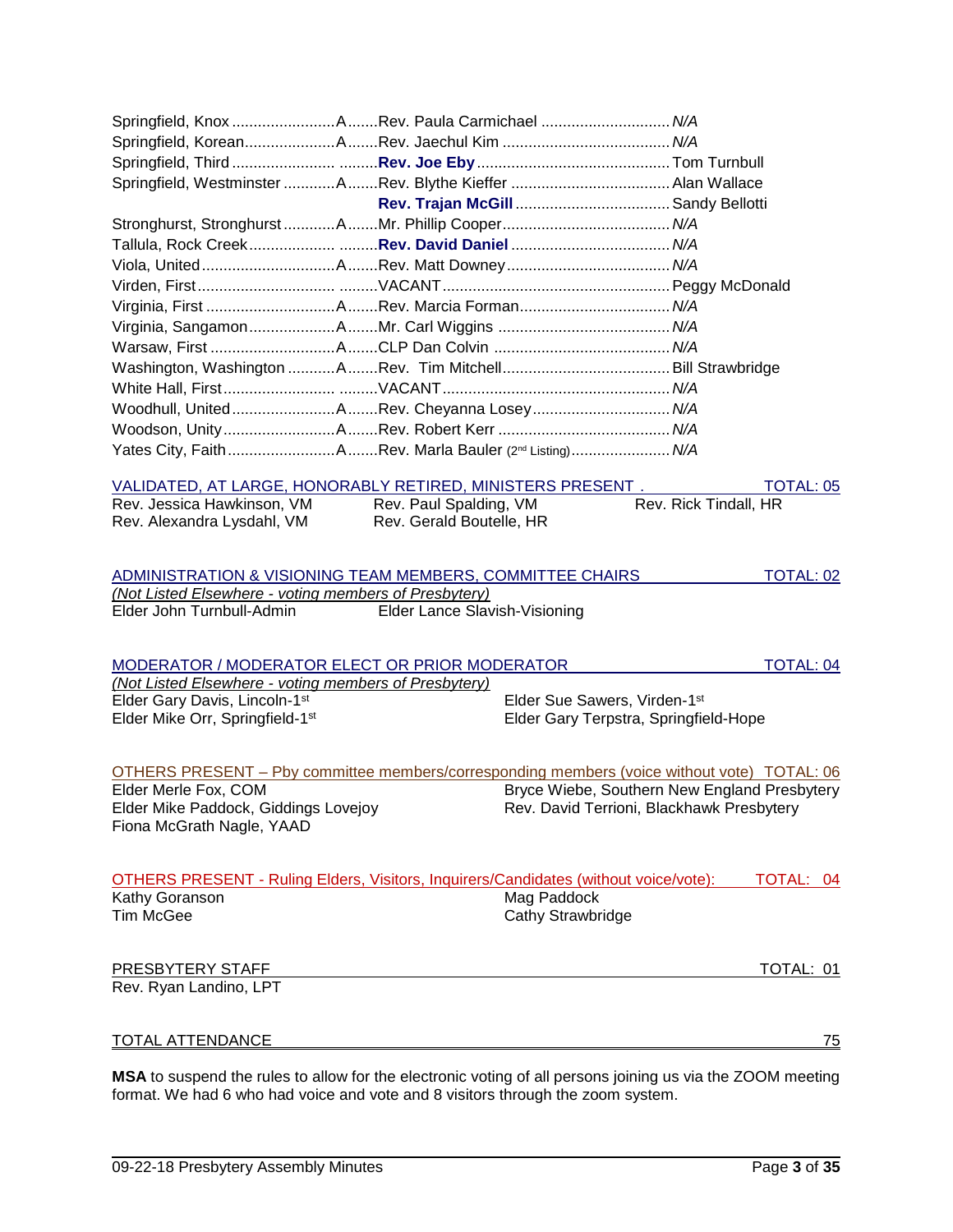## **CORRESPONDING MEMBERS**

The Presbytery voted to seat the following new members

New Revs. Annie McMillian in LeRoy and Paul Stroup in Clinton

**MSA** to seat the following corresponding members

- Rev. Michael Paddock from the Presbytery of Giddings-Lovejoy
- Rev. David Terinoni from the Presbytery of Blackhawk
- Deacon Bryce Wiebe from the Presbytery of Southern New England and guest speaker

New commissioned elders were introduced.

The Assembly **MSA** the Docket as printed.

## **NOMINATING COMMITTEE REPORT**

Rev. Cheyanna Losey

The nominating committee moves that Elder Bill Strawbridge be elected to the office of Treasurer for the year of 2019. No second needed. There were no additional nominations from the floor. **Approved.** The nominating committee moves that Rev. Tim Doty and Rev. Shawn Smith (alternate) be elected to serve on the Illinois Conference of Churches. These terms do not expire. No second needed. There were no additional nominations from the floor. **Approve. MSA** to receive the report.

## **STATED CLERK REPORT**

Rev. Elissa Bailey

Stated Clerk Rev. Elissa Bailey reported that there are still a number of churches who have not had their Session records checked for at least three years or longer. Rev. Elissa Bailey presented Candidate Jenny Hardin with a gift of communion ware from General Assembly for winning the General Assembly Photo Scavenger Hunt. **MSA** to receive the report.

#### **COMMITTEE ON MINISTRY REPORT**

Elder Kent Wurmnest

First Presbyterian Church of Rushville has asked for extended terms for their Session elders. This waiver must be approved by the assembly by a 3/4th vote. No second needed. **Approved**

The following are two edits for the COM manual: **Approved**

- Under Section III, Part 3, A: amend that Ministers of Word and Sacrament AND Commissioned Lay Pastors may apply ANNUALLY for the Continuing Education Grant of up to \$500.
- Under Section III, Part 3, A: Delete the second bullet point stating: Minister of Word and Sacraments who are pursuing a Doctor of Ministry degree may request a total of \$500 over the course of their entire degree program, but may not receive more than \$250 in a calendar year

#### Administrative Commission for Cooksville: **Motioned and Approved**

The Administrative Commission shall have the power to conclude the following actions:

- To assume original jurisdiction of the First Presbyterian Church of Cooksville, II, acting as its session.
- To dissolve the union relationship of the Union Church of Cooksville.
- To assert the claim of the Presbytery of Great Rivers (successor to the Presbytery of Bloomington) to any property of the First Presbyterian Church of Cooksville, whether known or not known at this time, or property which may come as beneficiary of a will or trust not known at this time.
- To take possession of all real and personal property of the First Presbyterian Church of Cooksville along with all records of the congregation and to oversee transfer of all real property and accounts to the Presbytery.
- To dissolve the First Presbyterian Church of Cooksville.
- To provide for the continuing spiritual and pastoral care of the remaining members of the First Presbyterian Church of Cooksville.
- To transfer members of the First Presbyterian Church of Cooksville to other congregations and to provide for pastoral care for those who do not wish to, or are unable to, transfer their membership.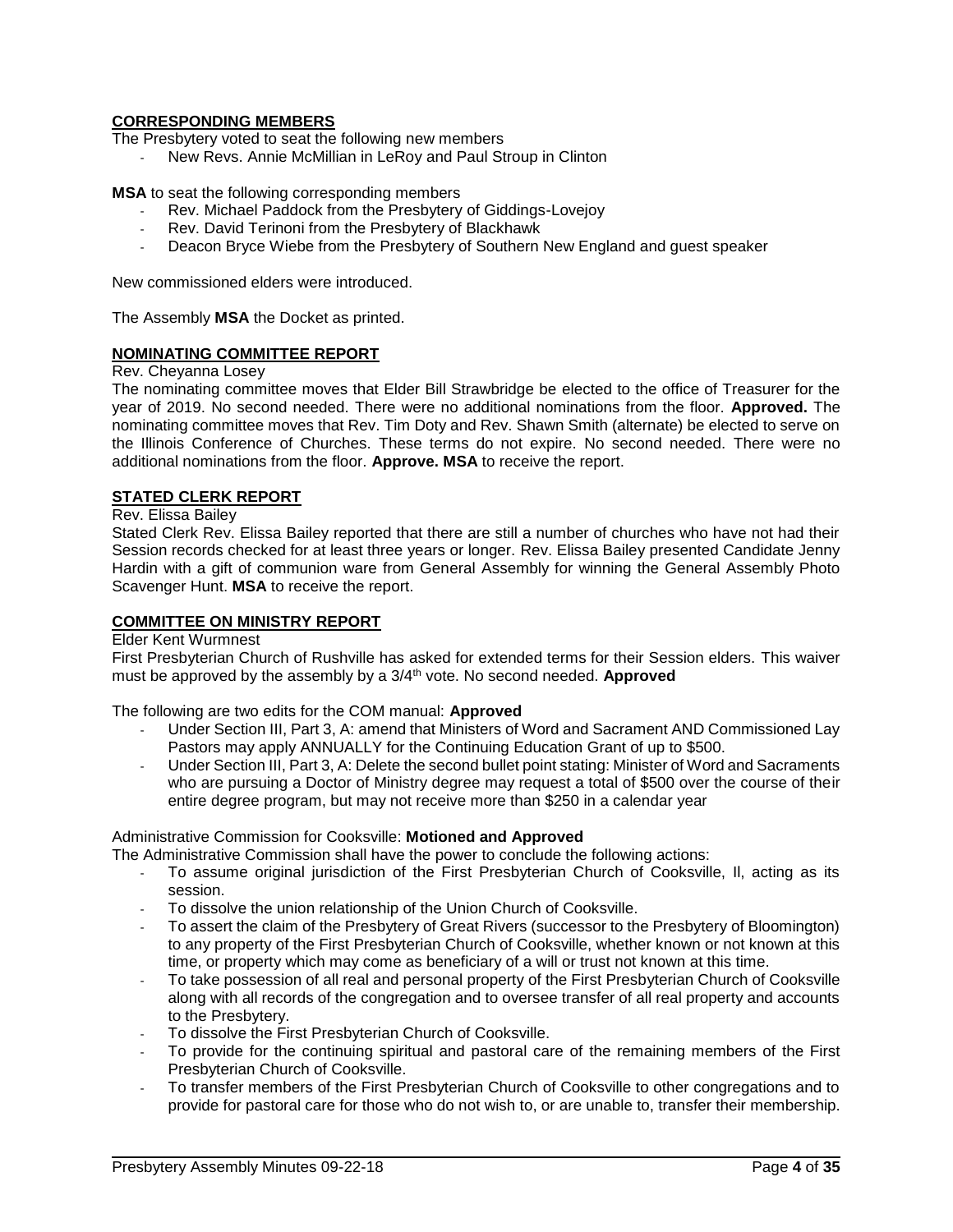- To grant letters of dismissal to members for those who have not found a new church after a period of one year.
- To transfer to the Stated Clerk for forwarding to the Presbyterian Historical Society all official records of the congregation. Other historical records shall be transferred to the Stated Clerk for storage or transfer to PHS at the clerk's direction.
- To see that the long life and faithful history of the First Presbyterian Church of Cooksville (1884) also known as the Federated Presbyterian Church of Cooksville (1938) – is suitably celebrated in a service of worship.
- In undertaking these actions, the Administrative Commission shall be sensitive to the memory, heritage, and concerns of the members of the First Presbyterian Church of Cooksville.
- The Administrative Commission shall invite members of the First Presbyterian Church of Cooksville to participate in its work with voice but without voice.
- Membership in this Administrative Commission shall be by appointment of the Moderator of Presbytery.
- This Administrative Commission shall report its actions to a future stated meeting of the Presbytery of Great Rivers. It shall provide the Presbytery (through the Committee on Ministry) with interim reports semi-annually and their warrant shall conclude with the completion of the above delegated tasks.

A motion was made to raise the effective salary minimums for MWS and CLP by 3%. No second needed. **Approved**

A motion was made to include the following in the COM manual: No second needed.

- The COM Manual offers this definition of Pastors Emeritus: An honorary status which may be awarded to someone honorably retired from a particular position by election of the congregation and upon approval of the presbytery. This status may include an honorarium but assumes no pastoral authority or duty. An additional clarification is suggested: a title given by the session of a congregation to a pastor who retired from service to that particular congregation.
- The Book of Order no longer includes these titles commonly used to order the relationship between a retired pastor and a congregation. That does not mean that they are not allowed, just that they are not defined by the constitution. In the case where a healthy relationship between the congregation, current pastor, and former pastor exists, these designations may be helpful in recognizing and ordering that relationship. Procedure: Session to approve this relationship. Session to consult COM for their knowledge and advice Congregational Vote PGR Assembly Vote. **Motion, Seconded, Approved to send back to committee. MSA** to receive the report.

## **COMMITTEE ON THE PREPARATION FOR MINISTRY REPORT**

#### Rev. Drew Nagle

The committee motions that the Presbytery of Great Rivers expand its Seminary Scholarship fund and the corresponding budget item to include those preparing to be CLPs as well as those preparing to be MSWs. No second needed. **Approved. MSA** to receive the report

# **PERSONNEL COMMITTEE REPORT**

#### CLP Sandi Woodard

**Motioned and Approved** the Commissioned Lay Pastor Coordinator Position. Amy Gardner has resigned as the Presbyter of Great Rivers Financial Accountant. We have hired a company to outsource the payroll and will be hiring a bookkeeper for approximately 8 hours. **MSA** to receive the report

#### **VISIONING TEAM REPORT**

#### Rev. Joe Eby

A report was given from Rev. Jessica Hawkinson and Monmouth College in the way they used their talent grant! Other uses of grants will be showing during the mission fair during the lunch hour. **MSA** to receive the report. **MSA** to move the presentation of Ron Little, Director of Kemmerer Village. Director of Kemmerer Village, Ron Little.

#### **WORSHIP**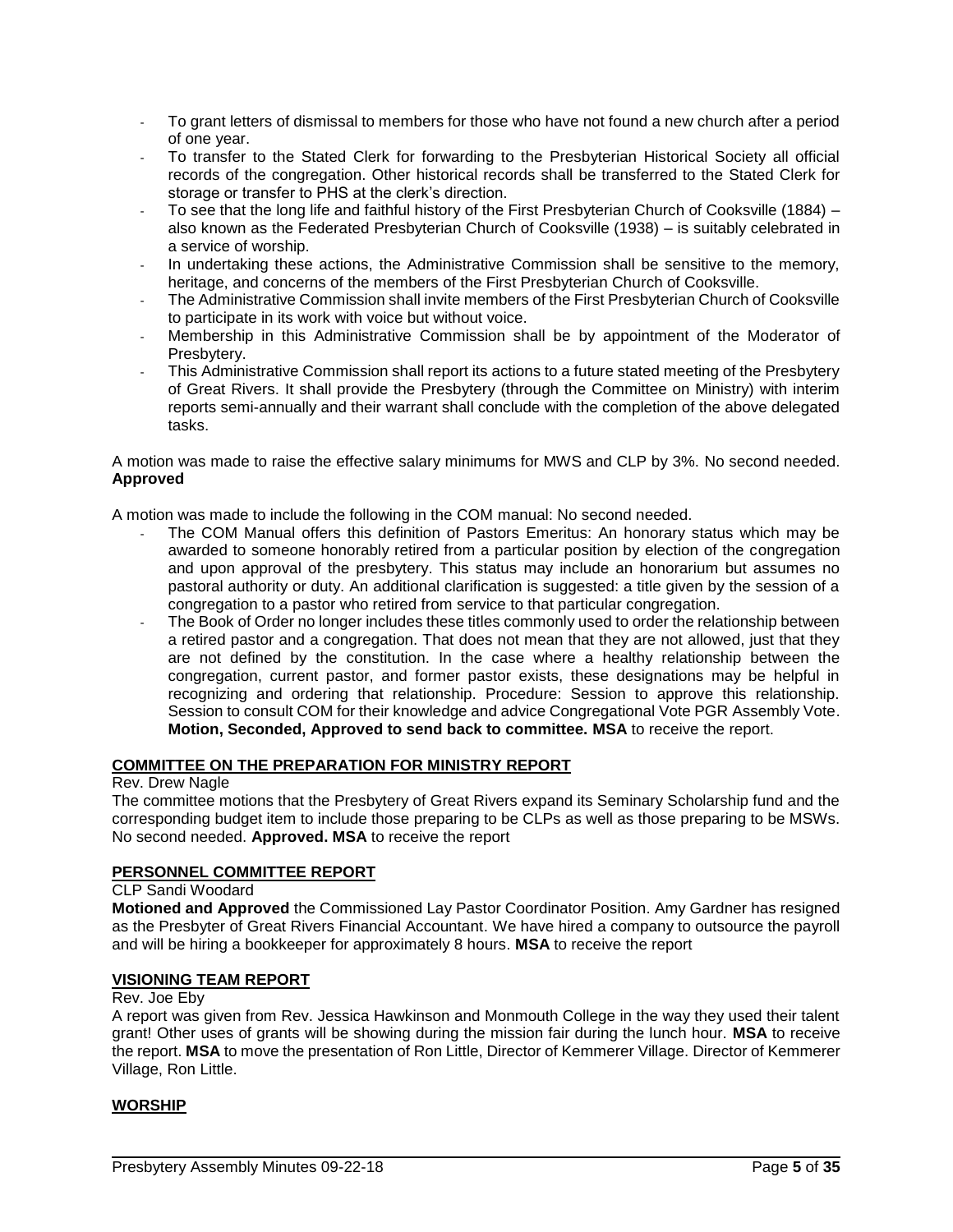The offering for today will go towards to the Presbyterian Peacemaking fund. Rev. Susan Phillips, pastor at First Presbyterian Church in Springfield. The Scripture reading was from Hebrews 1:1-4; 2:5-12. We gather together, not as American Christians, but the children of God throughout the world. When we participate in worshiping God with our brothers and sisters throughout the world, we are drawn closer to God. We are called to see the face of Jesus in each person, even if we don't like them very much! What happens when people walk into the church when they are people who don't look, think, or behave the way we do? How do we see them as people who are created a little lower than the angels? HOLY COMMUION – we gathered together around the table of God and the assembly partook in the Sacrament of Holy Communion. We participated through intinction. All were welcome. The Revs. Erin Marth, Annie McMillan, and Paul Stroup were invited to participate as they are the newest members to our Presbytery.

## **GA COMMISSIONERS AND DELEGATES REPORT**

Sandi Woodard, Fiona McGrath-Nagle, Gary Terpstra, Harry Losey, Ryan Landino, and Elissa Bailey spoke about their experiences at General Assembly. **MSA** to receive the report

## **PCUSA DIRECTOR OF SPECIAL OFFERINGS, BRYCE WIEBE**

Bryce spoke about the work that is being done around the world with the funds that are raised with the 4 special offerings that the PCUSA takes throughout the year. How are we challenged in our communities and world to continue to fight for peace and justice? The data says that when you give people the opportunity to give to a focused entity, you remind them of their financial obligation to the work that they are already a part of.

## **ADMINISTRATION TEAM AND TREASURER'S REPORT**

Rev. Chuck Goodman and Elder Bill Strawbridge

Treasurer Gary Davis spoke about changes that were being made this year; how we invest our money and spending down our reserves out of necessity. Discussed three financial statements; Statement of Support and Revenue and Expenses, Statement of Assets, Liability, and Net Assets, Statement of Shared Mission and Per Capita Report

Treasurer Elect Elder Bill Strawbridge spoke about the new role he will be starting and where we are financially in the Presbytery. Sabrina McGrath has been hired as the new financial bookkeeper for Great Rivers Presbytery. Sharp Payroll, Inc. services will be our new payroll service. A motion was made from the committee to increase the Presbytery per capital amount  $y$  \$1.00, along with the \$1.22 increase approved by the General Assembly in June. No second needed. **Approved.** A motion was made from the committee to approve the 2019 Budget. No second needed. **Approved. MSA** to receive the report

#### **PGR AT THE "HANDS AND FEET INITIATIVE"**

Rev. Carolyn Weber and Rev. Ryan Landino Ryan spoke about the beginning process of the "Hands and Feet Initiative" and we heard a report that Carolyn and others put together.

## **LEAD PRESBYTER FOR TRANSFORMATION**

## Rev. Ryan Landino

Ryan asks that churches call him and connect with him so that he can walk with us in our work. **MSA** to receive the report

The meeting was adjourned and closed with prayer by the Moderator-Elect Elder Gary Terpstra.

The next Stated Presbytery Assembly meeting will take place on February 26, 2019 at FivePoints in Washington, IL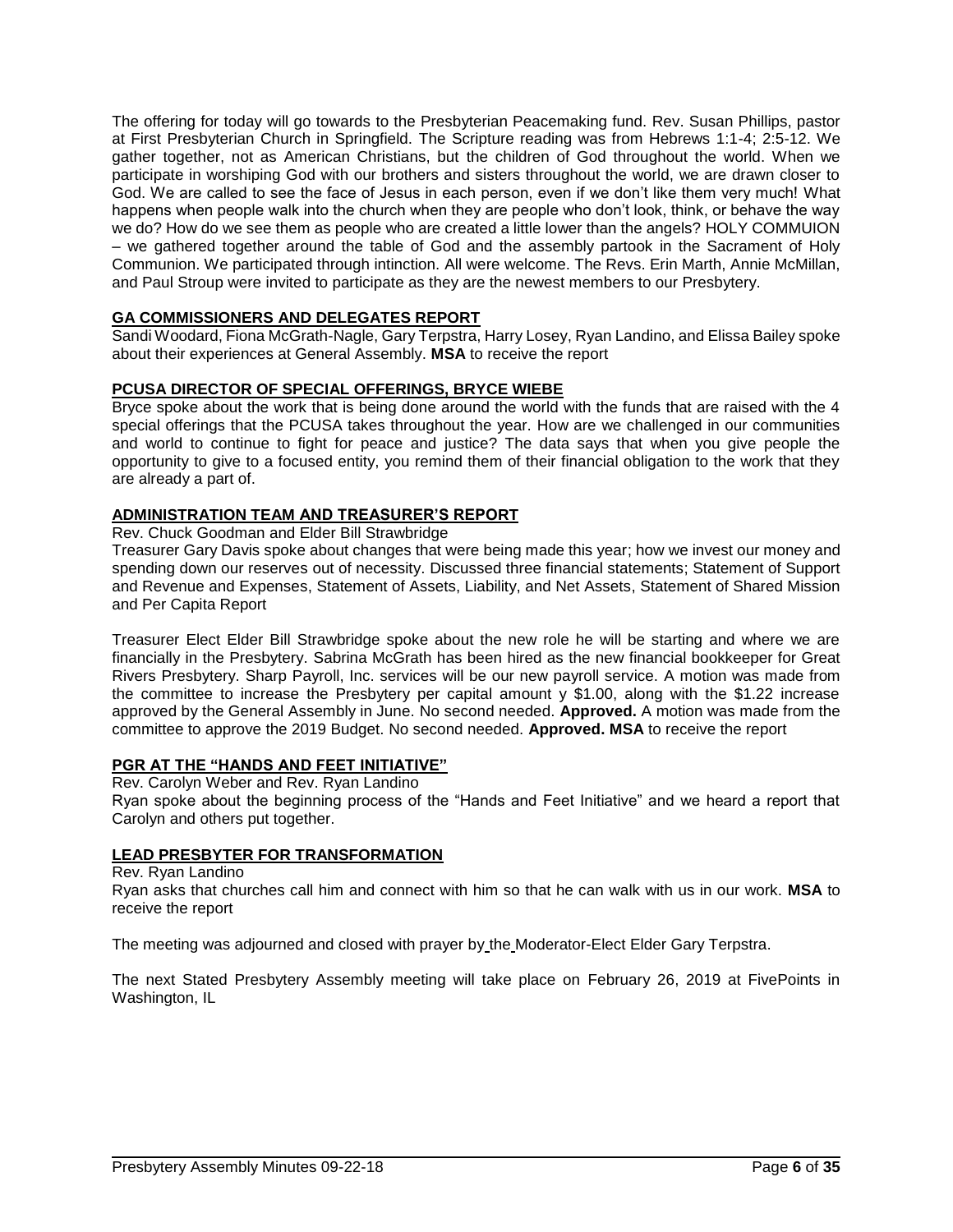# ADMINISTRATION TEAM REPORT

The Administration Team met informally with members of the Leadership Team to work together on three items that must be considered by the Administration Team later that day. Specifically, these items were:

- 1. To hear about the departure of Amy Gardner and gather wisdom with Leadership Team members about what to do with the financial duties formerly covered so thoroughly by Amy Gardner since she announced her departure from the Great Rivers Presbytery.
- 2. Engage in a process of discernment for the mission of the presbytery as part of the necessary work of creating a 3-5 year projection/direction for presbytery budgeting needs as we put together the 2019 budget.
- 3. Hear from representatives from each of the presbytery committees and teams (regarded as cost centers for this process) their budgetary needs as Admin team puts together the 2019 budget to be recommended to the Presbytery Assembly at its meeting on September 22, 2018, in Carlinville, IL. Part of the conversation was regarding the amount of Per Capita the Presbytery will set for 2019.

We met for nearly three hours and had some very clear direction for Admin Team to utilize in its work later that day.

Lead Presbyter for Transformation Ryan Landino, Treasurer Gary Davis and Treasurer-elect Bill Strawbridge were integral participants in this process and have helped fostered a spirit of responsibility and accountability among the Leadership and Administration Teams that we are eager to share with the entire Presbytery at the upcoming Assembly Meeting. As part of our time together, LPT Landino captured the essence of our discernment process and will share these learnings as we move into the future God is calling us into.

We broke for lunch and Administration Team reconvened for the rest of its work later that day. The minutes below detail some Admin Team action and recommendations, and the Treasurers' Reports on presbytery finances, and the presentation of the 2019 budget. Please read carefully and prayerfully in preparation for the Assembly meeting on 9-22-2018.

HIGHLIGHTS form the Administration Team Meeting of August 15, 2018 (APPROVED minutes via Evote 9-14-2018)

\_\_\_\_\_\_\_\_\_\_\_\_\_\_\_\_\_\_\_\_\_\_\_\_\_\_\_\_\_\_\_\_\_\_\_\_\_\_\_\_\_\_\_\_\_\_\_\_

The Admin Team met at First Federated Church in Peoria, IL, on August 15, 2018. The meeting was moderated by Admin Moderator Charles Goodman. Present were Charles Goodman, Julio Garcia, Kathy Stoner LaSalla, John Turnbull, Bill Harfst, Sandi Woodard, Wayne Wrage, Bill Strawbridge, Sue Sawers, Bill Opper, Ann Elyse Van Winkle, Gary Terpstra, Ryan Landino and Gary Davis.

The Team discussed how to cover the duties performed by Amy Gardner who has left the service of the Presbytery. After much discussion and deliberation, the Admin Team APPROVED that the Presbytery outsource payroll functions, and CREATED a Task Force to explore both bookkeeping and bookkeeping/accounting programs and firms. They will make a recommendation to the Admin Team for approval via EVote (See Below)

The Admin Team has been considering the Presbytery' Office space, and is in negotiation to consider moving the office to a better location. Another Task Force was CREATED and will report to the Admin Team as soon as information and possibilities can be explored. It was discussed and APPROVED to keep the budget lines regarding Office Space at the 2018 figures for the purposes of passing the recommended budget.

Items of note from the discussion on the 2019 BUDGET:

APPROVED changing the Clergy Continuing Education Grant line to utilize the Clergy/CLP Continuing Education Grant.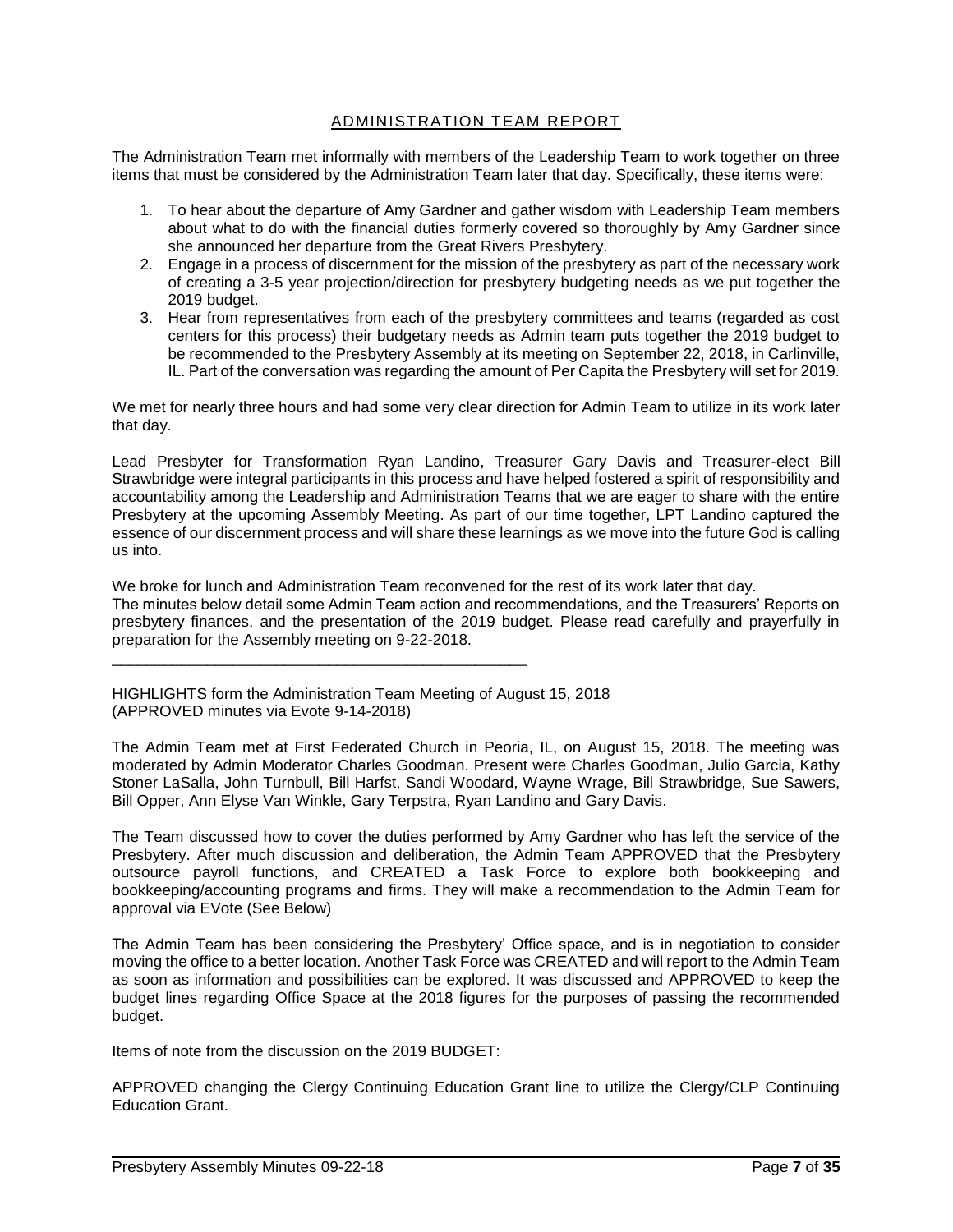The Grants line in the budget was changed by consensus to Visioning because the Visioning Committee will need funding for all its functions and the awarding of grants is only one of those functions.

APPROVED a 2.5% (\$180) increase for Director of CLPs Kathy Mitchell.

APPROVED increasing the budget line for the Stated Clerk. This was done to adequately reflect a necessary increase in the number of hours (not an increased amount per hour) the Stated Clerk works. The Stated Clerk is paid on an hourly basis.

Following much discussion and prayerful consideration, and excellent research with a presentation given by Treasurer-elect Bill Strawbridge, the Admin Team APPROVED a RECOMMENDATION to increase the Presbytery Per Capita amount by \$1.00, along with the \$1.22 increase Approved by the General Assembly at its meeting in June. (The Synod has not increased its per capita amount.) Bill Strawbridge will share some of the information used in considering the Presbytery's Per Capita increase.

APPROVED signing a three year contract for audits, as negotiated and approved earlier in the year by the Admin Team.

The next meeting of the Admin Team is set for October 17 from 1 to 4 pm at First Federated Church.

ADMINISTRATION Team APPROVED The Following by EVote:

\_\_\_\_\_\_\_\_\_\_\_\_\_\_\_\_\_\_\_\_\_\_\_\_\_\_\_\_\_\_\_\_\_\_\_

- 1. APPROVED "Sabrina McGrath as the GRP financial bookkeeper and Sharp as the GRP payroll service, beginning October 1, 2018, according to the terms, costs, and conditions as negotiated, and to be included in the 2019 budget."
- 2. APPROVED the 2019 Budget as presented and RECOMMENDS it to the Assembly for its ACTION AND APPROVAL.
- 3. APPROVED the Administration Team Minutes of the August 15, 2018 meeting as presented by Secretary proTem Gary Davis, with one correction.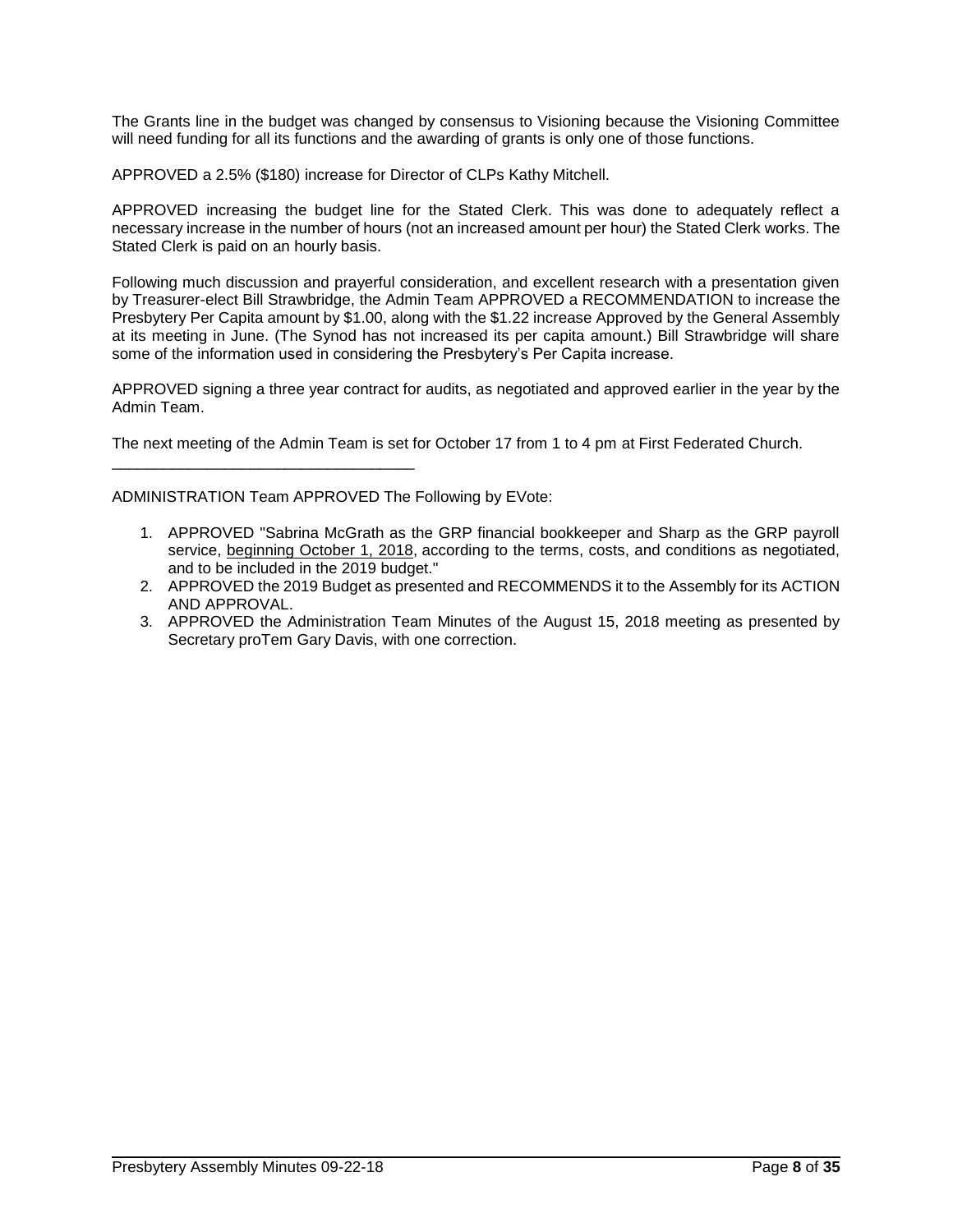## COMMITTEE ON MINISTRY (COM) REPORT

#### ACTION ITEMS

- CLP Manual
- Introduction of new members
- Waiver for Rushville-First to extend session member terms.
- Dual presentation for CLP manual from COM & CPM
- Two edits for COM manual
- Administrative Commission for Cooksvillde
- Propose 3% raise for MWS and CLPs
- Change COM Handbook to add Pastor Emerits Policy

#### COM MINUTES May 22, 2018

Motion passed to ratify the following e-votes:

Ratify e-vote to approve the installation commission for Rev. Blake A. Severson. The commission would install Rev. Severson at South Park Presbyterian Church in Rock Island on May 20, 2018 at 6:30 pm. The commission includes the following:

#### Members

- Rev. Ryan Landino, moderator
- Rev. James A. Benson
- Rev. Cheyanna Losey
- Rev. Dr. Carl Anderson
- RE Sherrill Mixer, Rock Island-South Park
- RE John Turnbull, Rock Island-Good Shepherd
- RE Carolyn Garcia, Milan-First Corresponding Member
- Rev. Wendy Boden-Nelson, Glen Ellyn, Southminster (Presbytery of Chicago)

MSA the installation for Kathie Whitson as Commissioned Lay Pastor at United Presbyterian Church in Biggsville on May 27, 2018.

- Ryan Landino, Moderator
- Elissa Bailey, TE
- Gary Elg, TE
- Kathy Stoner-Lasala, TE
- Dick Johnson, retired TE
- Dean Bidney, RE Ipava,
- Janice Ebbert, RE Bushnell
- Charlotte Shaffer, RE Biggsville

M/S/A to allow First Federated to start a search with preference to internal candidate.

M/S/A Rev. Matthew Downey allowed to moderate session.

#### COM MINUTES June 26, 2018

Motion passed to approve the Omnibus Motion as follows:

- Motion to transfer Rev. Susan Loper to the South Louisiana Presbytery (completed 6/27)
- Motion to transfer Rev. Katherine Morris to the Presbytery of Northern New England (completed 6/27)
- Motion to move Rev. Hans Poetschner to Member at Large (completed 6/27)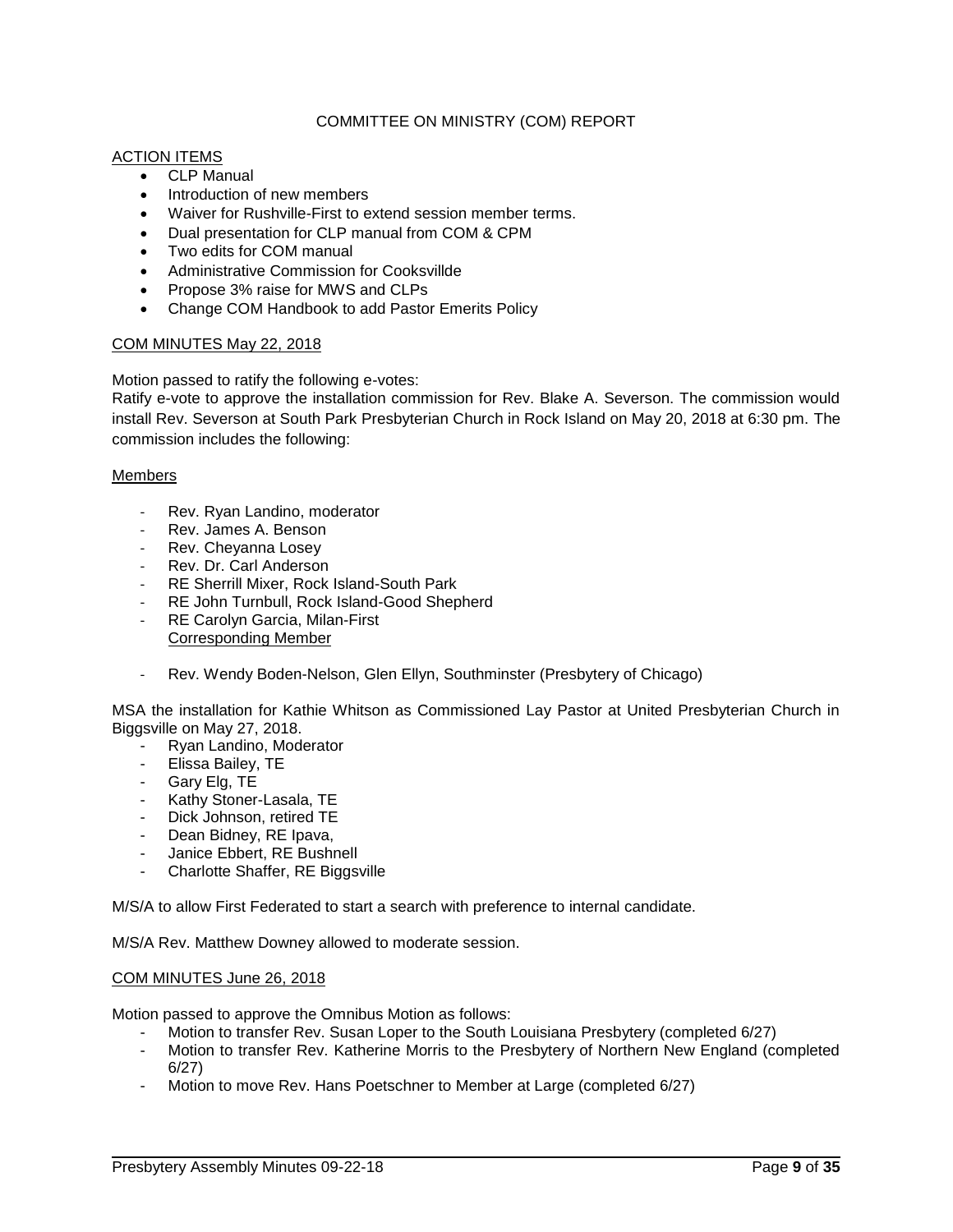M/S/A to call a Special assembly meeting

M/S/A, recommendation to presbytery in September extend session member terms for Rushville-First.

M/S/A Rev. Paul Spalding retirement.

M/S/A Sabbatical for Rev. Larry Gaylord.

M/S/A the following:

- Rev. Daniel Ott 2018 Terms of Call, Monmouth-Sugar Tree Grove
- Rev. Paula Carmichael 2018 Contract, Springfield-Knox
- Paul Stroup (CPM Candidate) Pastoral Call to Clinton
- Rev. Joe Eby 2018 July-Dec Contract, Springfield-Third
- CLP Robert Montgomery Contract, Eureka
- Brandon Ouellette (CPM Candidate) Pastoral Call to Monmouth-Faith, financially correct, waiting for congregational meeting and vote. M/S/A, if the way be clear.
- Rev. Kay Daniel 2018 contract, Clayton
- Diane Luddington 2018 Contract with Petersburg-Central

M/S/A to approve Rev. Elissa Bailey to moderate for Monmouth-Faith July 8 session meeting.

M/S/A Washington's mission statement. M/S/A to form a PNC.

#### COM MINUTES July 24, 2018

Motion passed to approve the Omnibus Motion as follows:

- − Motion to dismiss the installation commission for Rev. Blake A. Severson who was installed at the South Park Presbyterian Church in Rock Island on May 20, 2018 at 6:30 pm.
- − Motion to dismiss the installation commission for Rev. Annie McMillan who was installed at the First Presbyterian Church in Leroy Presbyterian Church on June 24, 2018.
- Motion to dismiss the commissioning group for Kathie Whitson as Commissioned Lay Pastor at United Presbyterian Church in Biggsville on May 27, 2018.
- Request from Rev. Richard Watts, Honorably Retired, to transfer to Presbytery of Great Rivers from Western Reserve Presbytery.

Motion passed to ratify the following e-votes:

− Motion to dissolve the relationship between Rev. Ryan Landino and First Presbyterian Church of Geneseo, Illinois, effective July 31, 2018. Motion is made by Rev. James Benson and Second by Rev. Jean Sparks

M/S/A Commission to ordain and install Brandon Ouellette. Comment from Roger Mixer is that we should be more geographical at these services.

M/S/A Rev. Kathy Mitchell to Moderate session at Clinton until Paul Stroup is ordained

M/S/A the following changes to the COM Handbook, and take these as a motion to the September assembly. Motion that MWS may apply annually for up to \$500, amended that we include CLP's.

Motion to delete "Minister of Word and Sacraments who are pursuing a Doctor of Ministry degree may request a total of \$500 over the course of their entire degree program but may not receive more than \$250 in a calendar year" from the current COM Handbook. This will go to assembly in September.

M/S/A the revised draft of the CLP Manual. This will be presented to assembly by COM and CPM.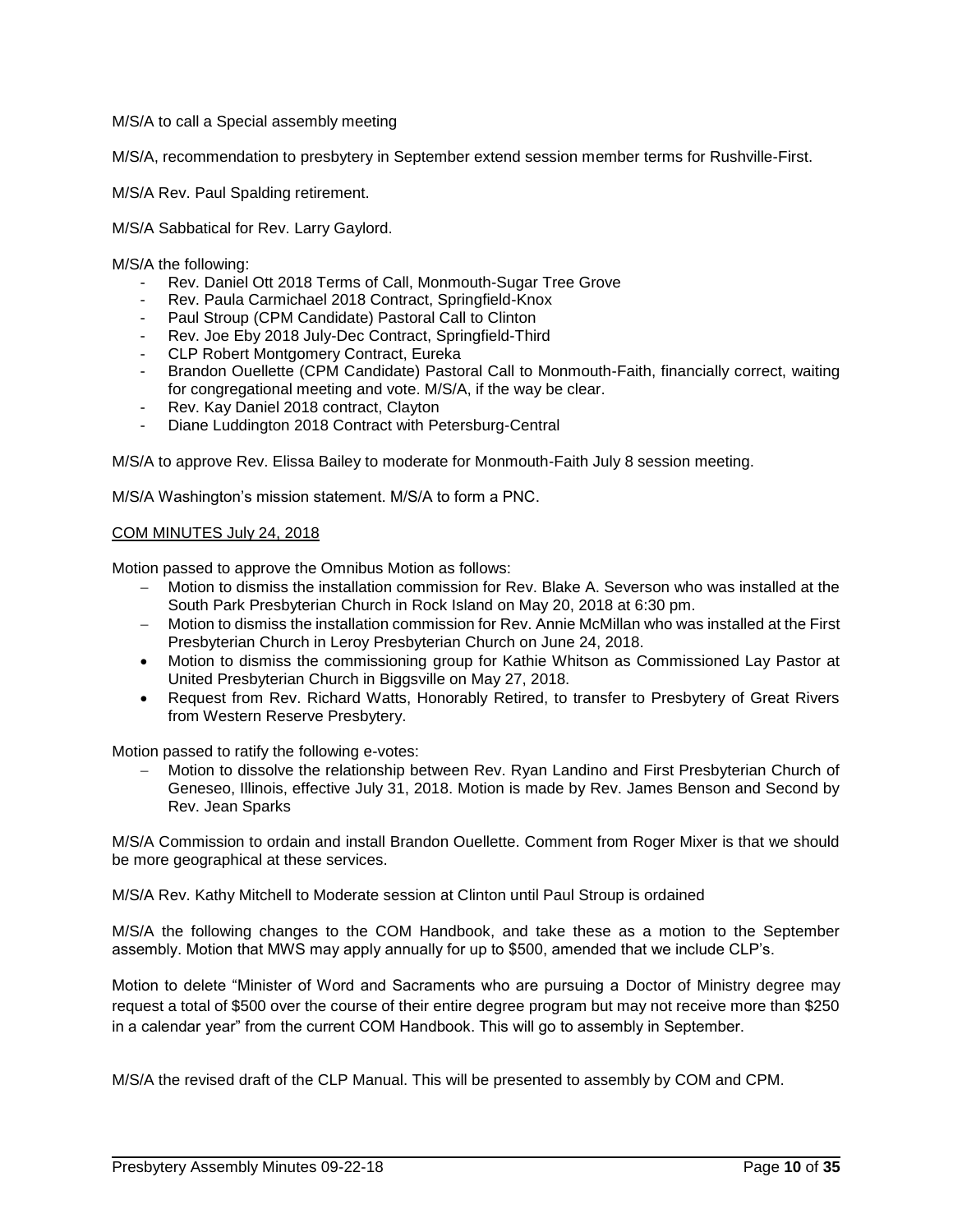M/S/A Transitional Pastor Training application for Rev. Frosty Krummel

M/S/A Commissioned Lay Pastor Contract between CLP Dan Colvin and Warsaw-First

M/S/A Transitional Ministry Contract between Rev. Tim Doty and Geneseo-First

M/S/A Transitional Ministry Contract between Rev. Linda Baldwin and Oneida

M/S/A MIF for senior pastor – Bloomington, Second

M/S/A to allow John Blythe to serve communion at Clinton prior to Paul Stroup's ordination.

M/S/A to approve the joint congregational agreement between Coal Valley-First and Orion-Beulah.

#### COM MINUTES August 28, 2018

M/S/A to ratify the following e-vote:

• Motion to approve the revised commission to ordain and install Brandon Ouellette.

M/S/P to recommend that an Administrative Committee be formed for Cooksville-Union.

M/S/A to accept the proposal for establishing pastor emeritus status.

M/S/A to recommend a 3% increase for Level 1, Level 2, and CLP Minimum Effective Salaries for 2019.

### EQUAL EMPLOYMENT OPPORTUNITY

The unity of believers in Christ is reflected in the rich diversity of the Church's membership. In Christ, by the power of the Spirit, God unites persons through baptism regardless of race, ethnicity, age, sex, disability, geography, or theological conviction. There is therefore, no place in the life of the Church for discrimination against any person. The Presbyterian Church (U.S.A.) shall guarantee full participation and representation in its worship, governance, and emerging life to all persons or groups within its membership. No member shall be denied participation or representation for any reason other than stated in this Constitution. (F-1.0403)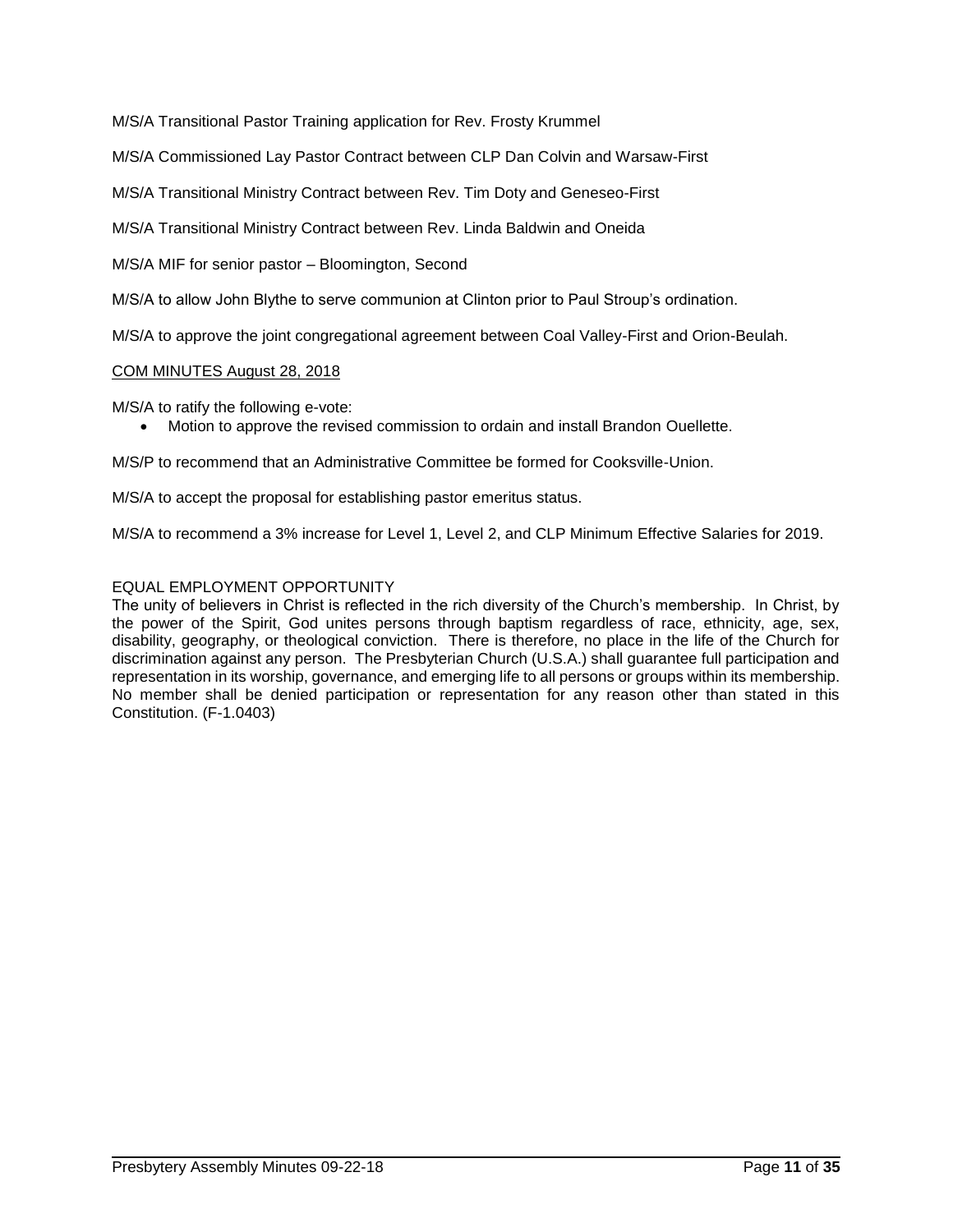# COMMITTEE ON PREPARATION FOR MINISTRY REPORT

#### Action item

M/S/A to recommend to the Presbytery that the Presbytery of Great Rivers expand its Seminary Scholarship fund and the corresponding budget item to include those preparing to be CLPs as well as those preparing to be Ministers of Word and Sacrament.

Oral update will be given by Rev. Drew Nagle as follows: Update on our Candidates since the last Presbytery meeting. Update on moving our forward with sharing the CLP process with COM.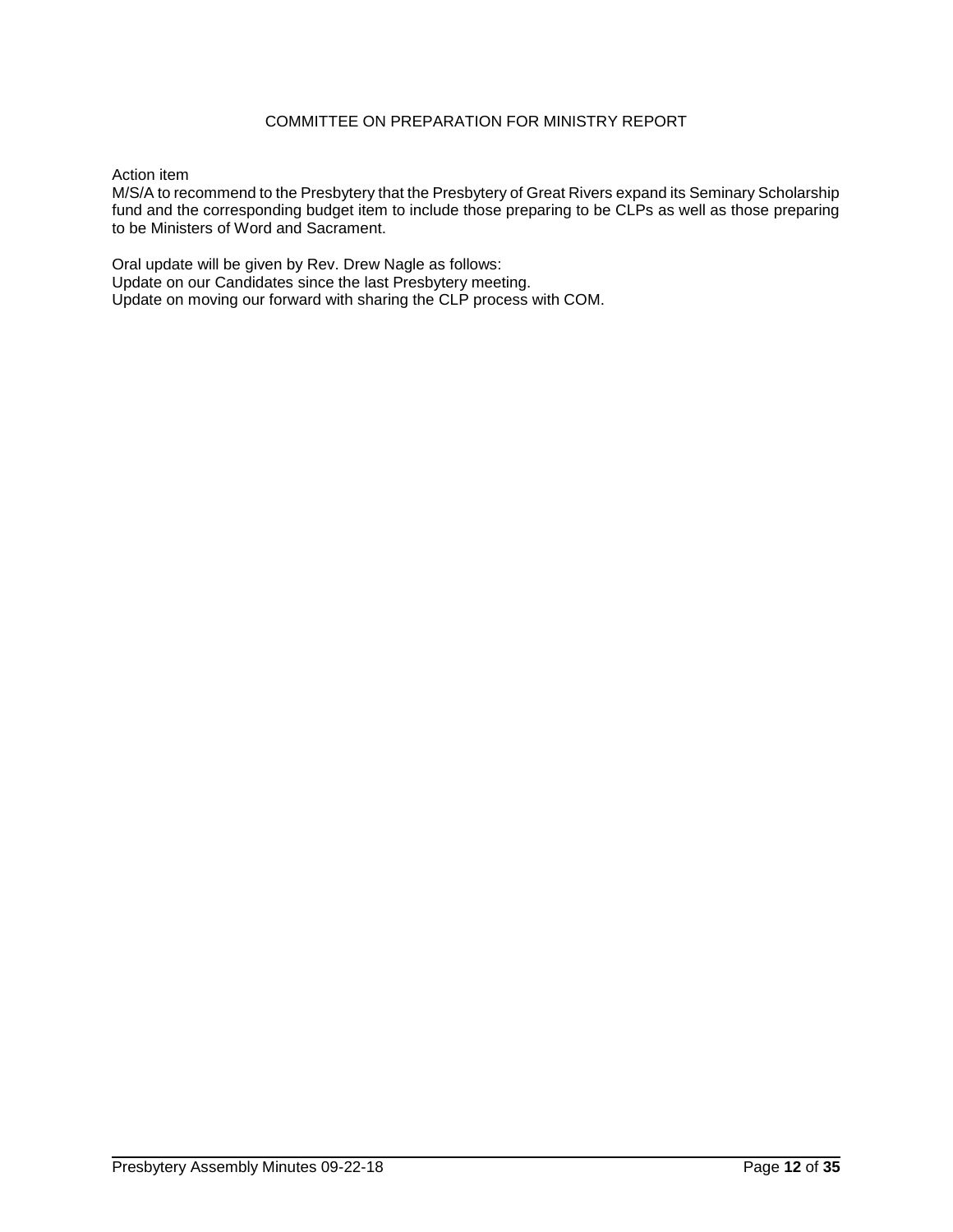# Leadership Team Report

The moderator of the presbytery, in collaboration with the moderator-elect, chairs the Leadership Team, which consists of the chairs of all the presbytery standing committees. We are primarily responsible for organizing the work of the presbytery, and specifically for managing the assembly meetings. We gathered as a team on Wednesday, August 22 at the Presbytery Office, a time schedule meant to allow all committees to have concluded their work since the last assembly meeting, and to give us time to create a docket for today's meeting responsive to the needs of the presbytery.

This report represents the contributions of both outgoing presbytery Moderator/current Lead Presbyter for Transformation Ryan Landino, and of Moderator-elect Gary Terpstra, because of the joyful but unusual transition that took place since the last presbytery assembly on May 8. Ryan effectively resigned as Moderator in order to take over as LPT on August 1, supporting Gary to fulfill moderator tasks until the gavel can be officially turned over to him as the new Moderator at the November assembly.

EVALUATIONS: We were grateful for the evaluations that were submitted after the last assembly meeting. On our August 22 Leadership Team meeting, we made time to read all the discussions and talk about how we can improve the life of our meetings together.

2019 ASSEMBLY MEETINGS: We spent a good bit of time discussing how we wanted to create our 2019 assembly meeting schedule. We lifted up such issues as the need to connect more with the different regions of the presbytery, the challenges of extended travel, the expense and stewardship of regularly reserving the beloved Five Points Washington facility, and having a balance of weekend and weekday options. From this discussion and subsequent follow-up, a schedule of tentative dates and sites was developed.

- Tuesday February 26 at Five Points/Washington
- Saturday June 8 in Macomb
- Tuesday September 10 at First Federated PC/Peoria
- Saturday November 9 at Illinois College/Jacksonville

ASSESSIBILITY: We spent time discussing how we might use the technology we have at hand to help connect those who are physically unable to travel to our assembly gatherings. As a group, we tested Zoom technology for ourselves and decided to use the September meeting as our first experiment for testing having a "virtual microphone." Our due diligence revealed we would still need a physical quorum in order to approve the inclusion of this accessibility option, until this avenue is incorporated into our bylaws, if it is the will of the body.

LEARNING TOGETHER: In his role as Lead Presbyter for Transformation, on 8/22, Ryan led a discussion for the Leadership Team around the components of healthy gatherings, based on the book "The Art of Gathering" by Priya Parker: we explored the dynamics of *specificity* (what are we focusing on?) *uniqueness* (what is special about this gathering that we cannot find elsewhere?) and *disputability* (the question of whether there are opportunity-points of conversation with enough disagreement that we can be enriched by the diversity of voices and experiences in order to make good actions). We explored these gathering dynamics in relation to the early Christian gathering experienced in Acts 2:42-47.

MAKING CONNECTIONS: One of our greatest pleasures in serving as Moderator remains the chance to represent the presbytery at different events in the life of our local churches. On May 20, Ryan Landino installed the Rev. Blake Severson at South Park Presbyterian Church in Rock Island and gave greetings and welcome on behalf of the presbytery. On May 27, Ryan also commissioned Kathie Whitson as CLP of Biggsville United Presbyterian Church in celebration with their church. Gary also appointed Penny Frame, past moderator, to ordain Brandon Ouellette as pastor of Faith United Presbyterian Church of Monmouth on 8/12.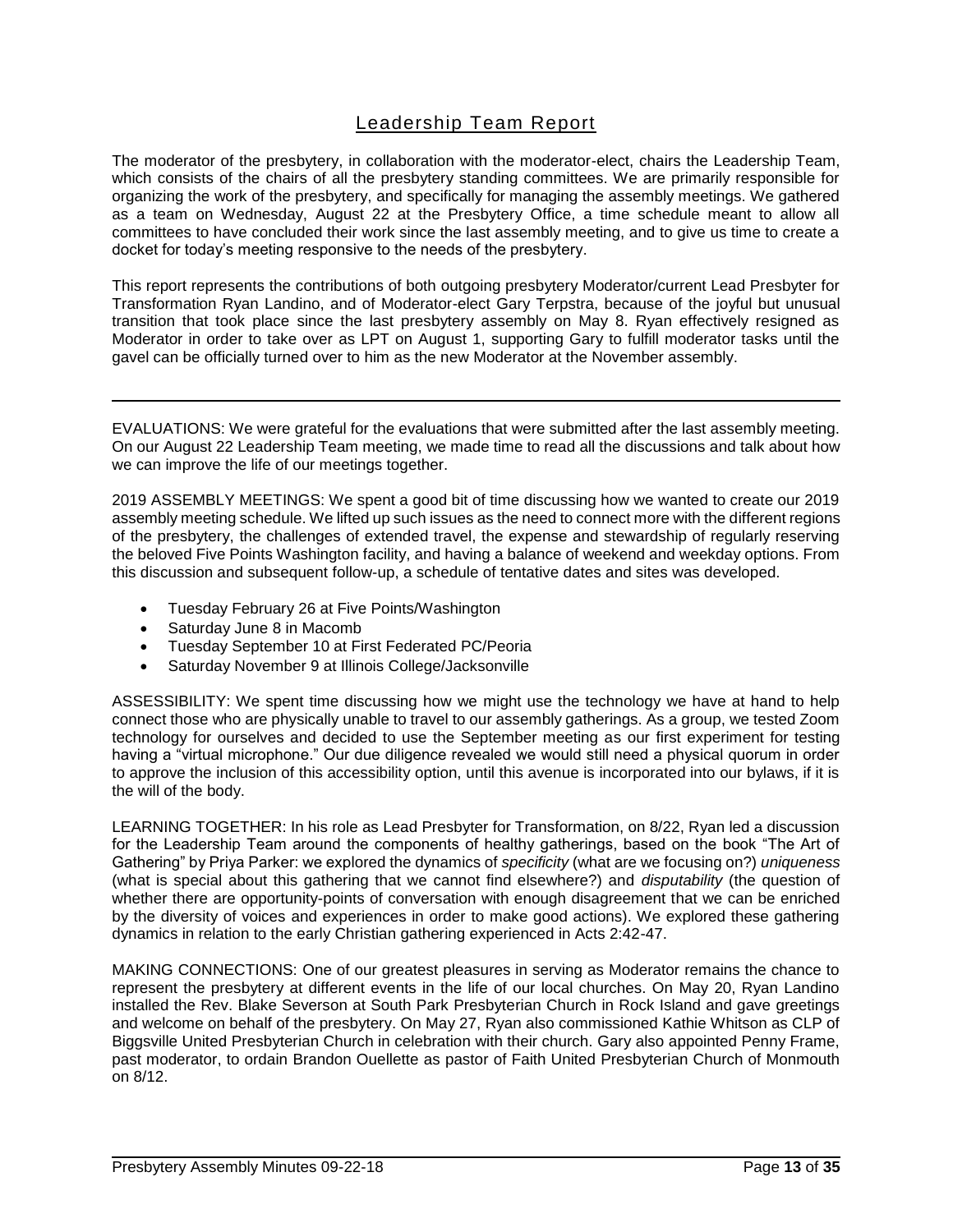SUPPORT AND SERVICE: Ryan and Gary both attended the Admin Team meeting on June 13 and went on to serve as two of our commissioners at the 223 General Assembly in St. Louis from June 15 to June 23 (Gary served on the Mid Councils Committee and Ryan served on as Vice-Moderator of the Bills and Overtures Committee). Due to unavailability for both of us, Ryan appointed Penny Frame, past moderator, to serve as Moderator for the called July 24 assembly meeting. Both Ryan and Gary attended the July 31 Visioning Team meeting, and also the August 15 Admin Team meeting.

On behalf of the Leadership Team, we commit to working together with a spirit of collaboration, knowing that though we and our presbytery are not perfect, we know that God's faithfulness to us is. On a personal note, I (Ryan) am grateful for the opportunity to have served as your Moderator, for what it has done for my discipleship and walk with Christ. We both remain proud of our presbytery's leadership. Among us and in us, we believe we have all the resources we will need to do the work that God has called us to, faithfully, and well.

Respectfully submitted,

Rev. Ryan Landino, Moderator of Great Rivers Presbytery until July 31, 2018, and currently serving as Lead Presbyter for Transformation

Elder Gary Terpstra, Moderator-Elect of Great Rivers Presbytery until November 13 (where he will be elected as Moderator)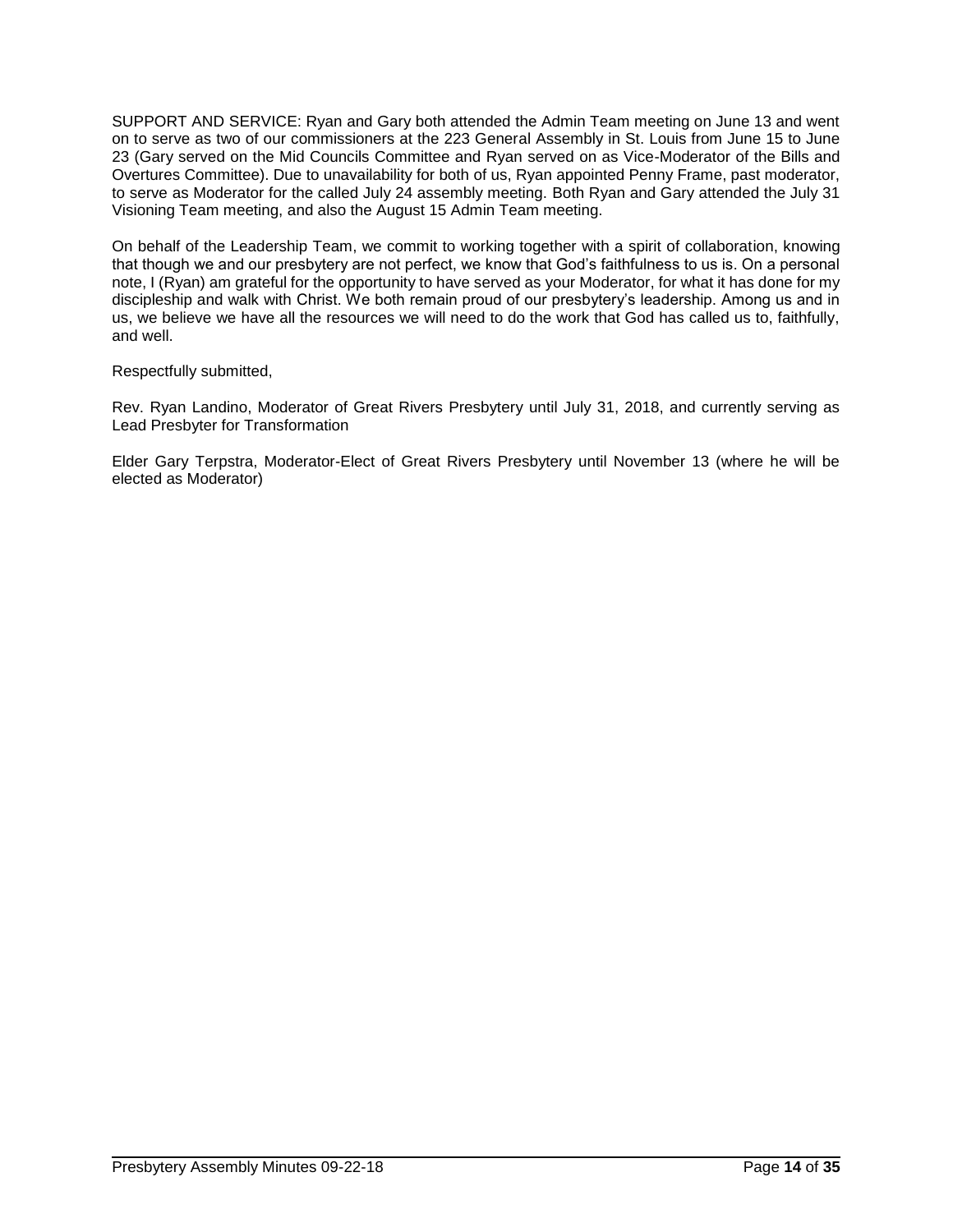# NOMINATING COMMITTEE REPORT

Motion #1: The NC moves that RE Bill Strawbridge be elected to the office of Treasurer for the year of 2019.

Motion #2: The NC moves that TE Tim Doty and TE Shawn Smith (alternate) be elected to serve on the Illinois Conference of Churches. Per Executive Director Laurie Vail the terms do not expire.

Information: RE = Ruling Elder TE/MWS = Teaching Elder/Minister of Word and Sacrament

The Nominating Committee is hard at work filling the openings for the coming year. If you are interested in serving on any committee or have a recommendation contact a member of the Nominating Committee.

In Christ, The Nominating Committee Chair Cheyanna Losey cheyannalosey@gmail.com Gary Terpstra g.terpstra@comcast.net Julie Kasa kasaj@comcast.net Mark Merrill 2ndbassman@gmail.com Millie Eldridge millie.eldridge@yahoo.com Charles Cunningham chas3\_99@yahoo.com Charles Morris cmorri@ilstu.edu Charlotte Poetschner c.poetschner@att.net Nate Rush naterush51@gmail.com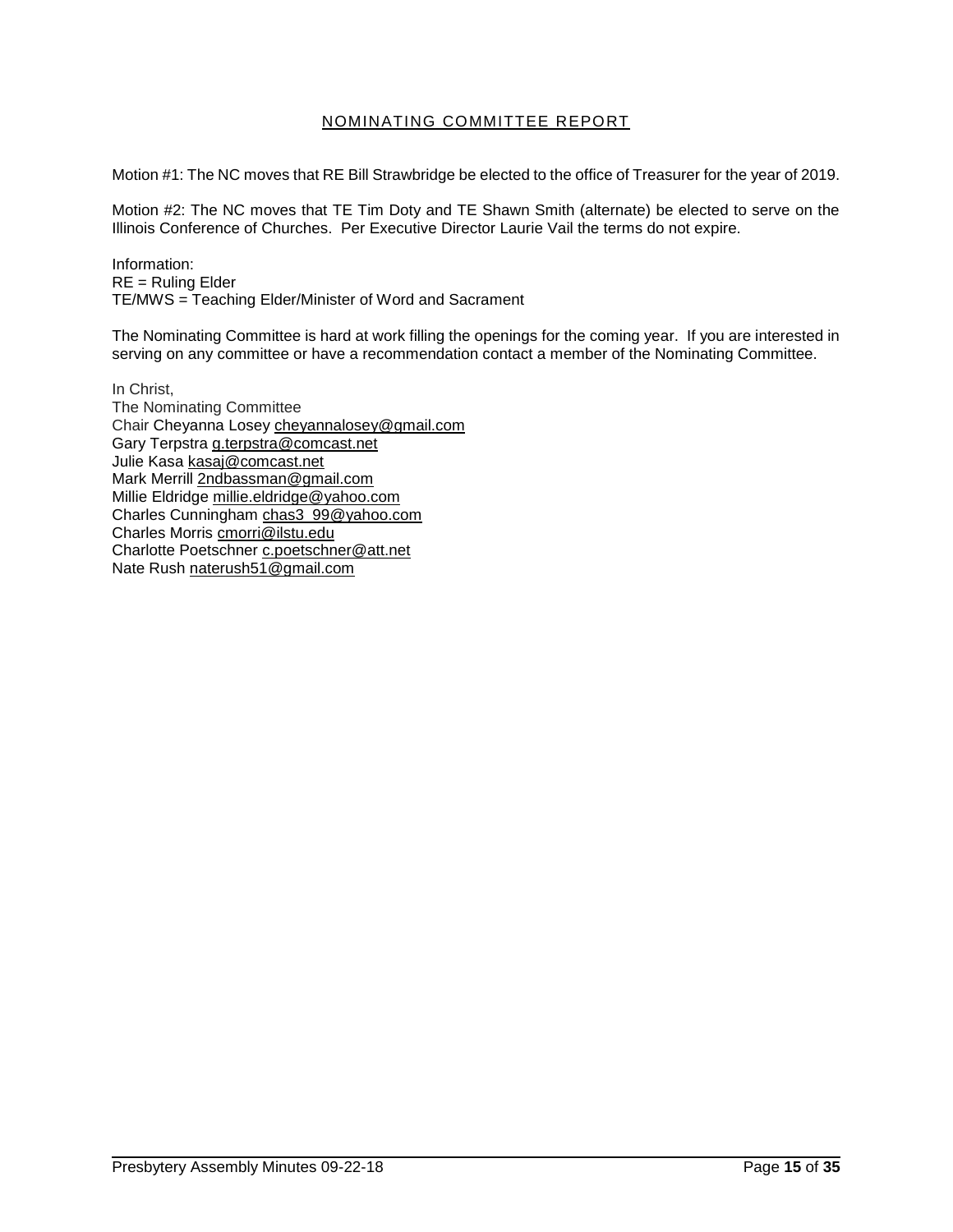# PERSONNEL COMMITTEE REPORT

#### DESCRIPTION OF RESPONSIBILITIES CRE Coordinator

The Coordinator of the Commissioned Ruling Elder Program, along with the Committee on Preparation for Ministry and the Committee on Ministry will provide for the oversight and pastoral nurture of CREs within the Presbytery of Great Rivers, and serve as the primary contact for the CRE program, seeking out the best practices from other presbyteries, synods, and General Assembly for the development, education, and nurture of all CREs. He/she will fulfill the requirements as per the Book of Order, Section G2.10.

Administrative Responsibilities to PGR:

- Guide PGR and advise the COM on policies and procedures related to CREs
- Attend CPM meetings as needed
- Attend COM meetings monthly, to brief and to be briefed on any needs or concerns
- Provide a monthly, written report to the Presbytery office, CPM chair, COM chair, and Personnel chair.
- Will meet at least annually with Personnel Committee to review the past year and look at future needs

Pastoral Responsibilities to CREs:

- Serve as the primary contact for the CRE program within PGR
- Assist CRE candidates in steps required by CPM for Ministry to enter the CRE educational program
- Assist CRE candidates in preparing a plan of study
- Meet with CRE candidates and CPM annually or as needed to evaluate student's progress
- Assist each CRE to seek a mentor(s), and provide accountability for meeting with mentors at least quarterly, for the first 3 years of his/her commission
- After third year of commission, verify continued mentoring relationship with CREs.
- Create and maintain a list of mentors, with mentoring or coaching experience, from all areas in the Presbytery to be available for all CREs
- Using the current session moderator list that is maintained by the COM and in collaboration with that committee develop plans for pastoral care and services in each congregation that are not being met with the acquisition of a CRE
- Aid CRE's in finding continuing education opportunities
- Offer an annual gathering of CRE's within the Presbytery for support, encouragement, fellowship, and training
- Personally provide or otherwise coordinate training such as continuing education in pastoral care, preaching, or other needs as requested by CRE's and others within PGR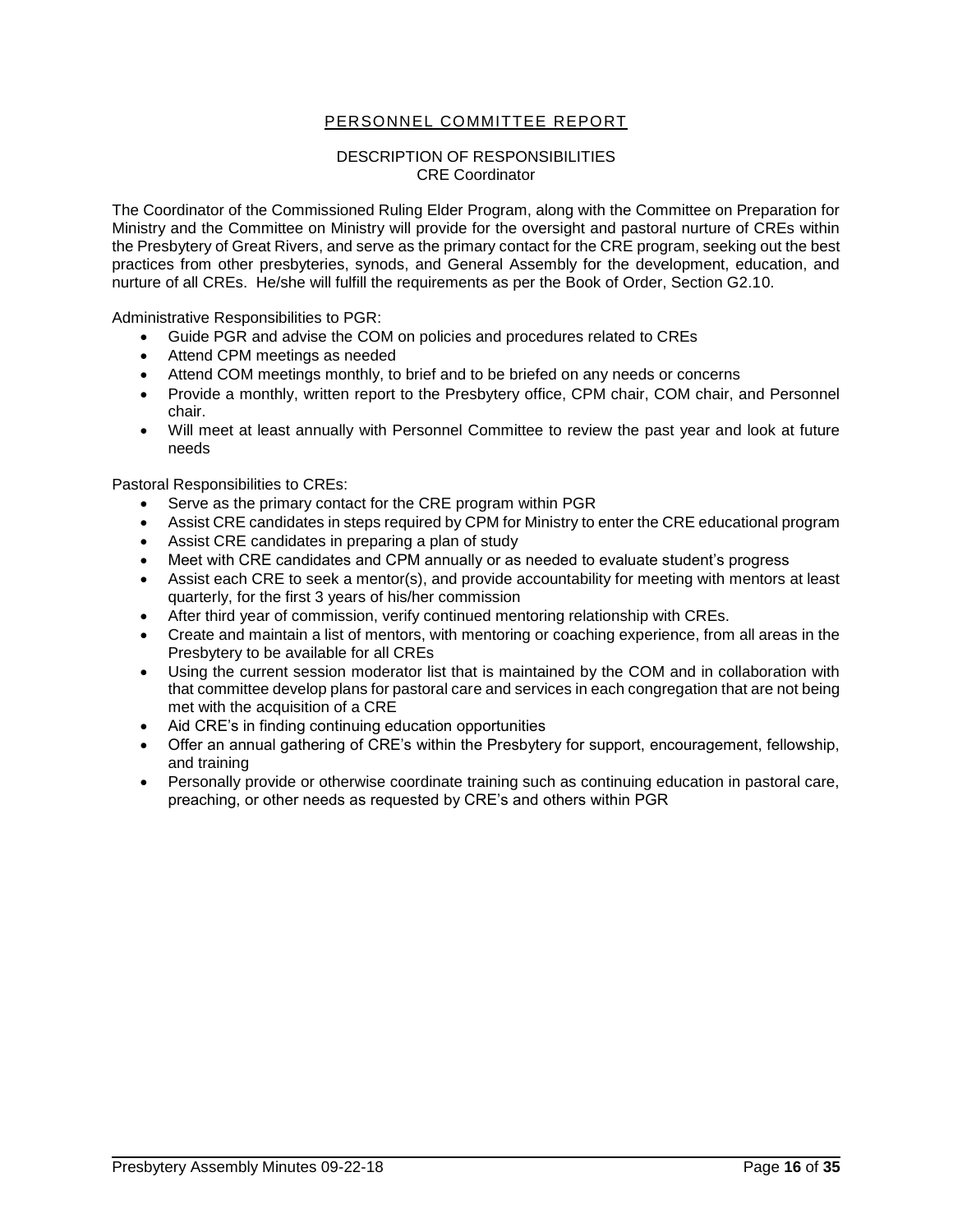# STATED CLERK'S REPORT

Recommended action to the floor of Presbytery:

THAT THE STATED CLERK'S REPORT BE ENTERED INTO THE MINUTES AND THE RECOMMENDATIONS THEREIN BE ADOPTED.

#### 1. MEMBERS TO BE RECEIVED, DISMISSED, HONORABLY RETIRED, REMOVED, OR DECEASED

THAT the following minister(s) be received:

- − Rev. Richard Watts, Honorably Retired, to transfer to Presbytery of Great Rivers from Western Reserve Presbytery.
- − Rev. Brandon Ouellette, Ordained & Installed to Monmouth-Faith United Presbyterian Church on August 12.
- − Rev. Paul Stroup, Ordained & Installed to Clinton-Clinton Presbyterian Church on September 16.

THAT the following minister(s) be listed as Honorably Retired: N/A

THAT the following minister(s) be Dismissed:

Rev. Rebecca Mallozzi to the Lehigh Presbytery

- Rev. Hans Poetschner released to the New Covenant Presbytery.
- Rev. Sue Loper released to the South Louisiana Presbytery

Rev. Katherine Morris released to North New England Presbytery

THAT the following minister(s) be Removed from Rolls: N/A

Deceased: Rev. Charles Hendricks, 5/19/18 Rev. James Carbaugh, 2/9/18

#### 2. CURRENT ADMINISTRATIVE COMMISSIONS

THAT the following commissions be dismissed be dismissed, having completed its work:

- − Dismiss with thanks the Commission that Install Rev. Annie McMillan to the First Presbyterian Church in Leroy.
- − Dismiss with thanks the Installation commission for Rev. Blake A. Severson who was installed at the South Park Presbyterian Church in Rock Island on May 20, 2018 at 6:30 pm.
- − Dismiss with thanks the Installation commission for Rev. Annie McMillan who was installed at the First Presbyterian Church in Leroy Presbyterian Church on June 24, 2018.
- − Dismiss with thanks the Commission for Kathie Whitson as Commissioned Lay Pastor at United Presbyterian Church in Biggsville on May 27, 2018.
- 3. PERMANENT JUDICIAL COMMISSION

N/A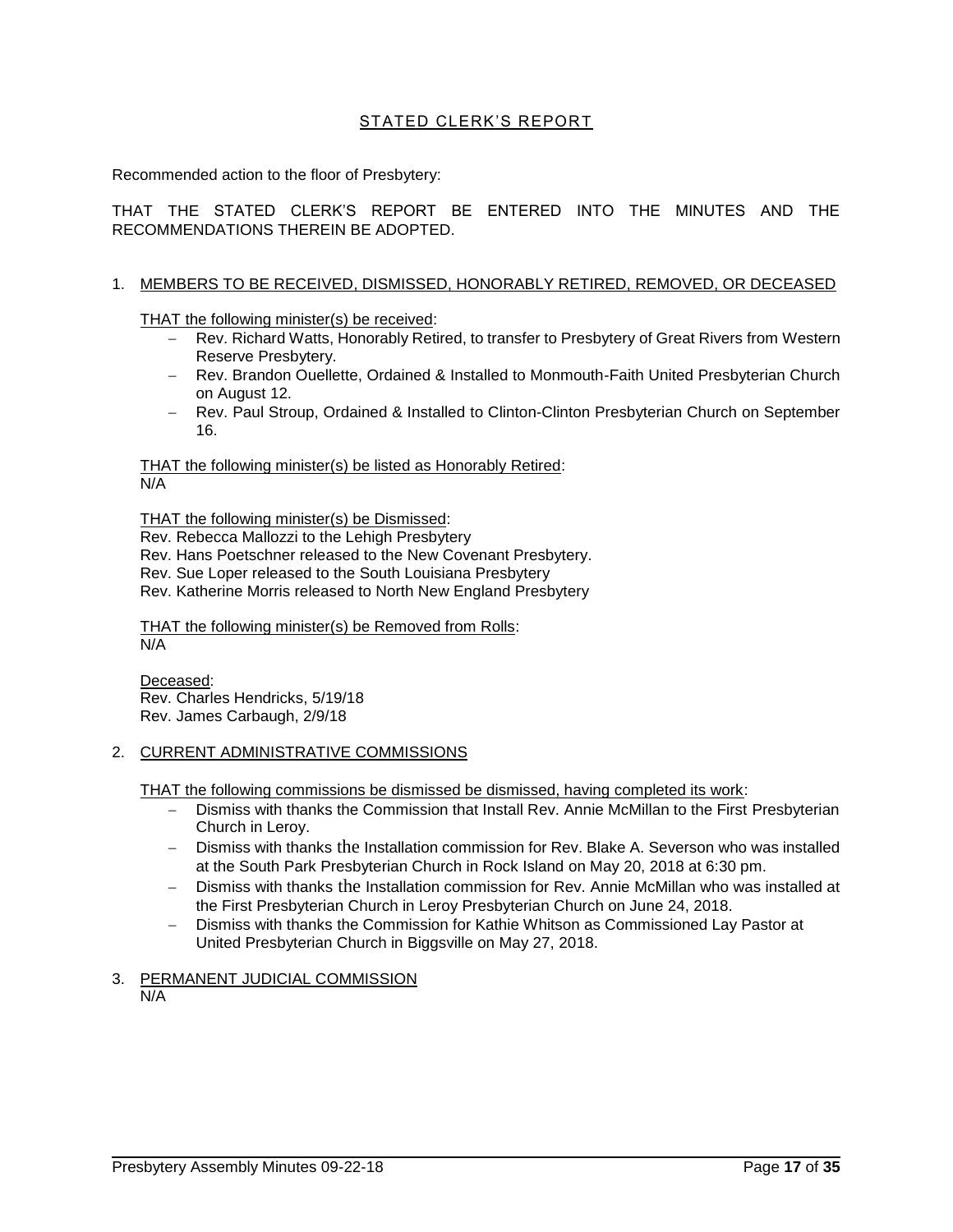## 4. SESSION RECORDS REVIEW

Below is the list of churches who are behind on having their session books reviewed:

| <b>City</b>         | Church                                   | <b>Last Reviewed</b> |
|---------------------|------------------------------------------|----------------------|
| Rock Island         | Gloria Dei United Presbyterian Church    | 2011                 |
| Springfield         | Korean United Presbyterian Church        | 2011                 |
| Bartonville         | <b>Trinity Presbyterian Church</b>       | 2013                 |
| Carrollton          | First Presbyterian Church                | 2013                 |
| East Moline         | First Presbyterian Church                | 2013                 |
| Edwards             | Korean Presbyterian Church               | 2013                 |
| Hamilton            | Bethel Presbyterian Church               | 2013                 |
| Lewistown           | First Presbyterian Church                | 2013                 |
| Media               | <b>Community Presbyterian Church</b>     | 2013                 |
| Monmouth            | Sugar Tree Grove Presbyterian Church     | 2013                 |
| Morton              | First Presbyterian Church                | 2013                 |
| Niota               | Appanoose Faith Presbyterian Church      | 2013                 |
| Peoria              | <b>First Federated Church</b>            | 2013                 |
| Perry               | Perry Presbyterian Church                | 2013                 |
| Rushville           | First Presbyterian Church                | 2013                 |
| Tallula             | Rock Creek Presbyterian Church           | 2013                 |
| Virginia            | First Presbyterian Church                | 2013                 |
| Woodson             | Unity Presbyterian Church                | 2013                 |
| Adair               | West Prairie Presbyterian Church         | 2015                 |
| Aledo               | Sunbeam United Presbyterian Church       | 2015                 |
| Alexis              | Norwood United Presbyterian Church       | 2015                 |
| Carthage            | First United Presbyterian Church         | 2015                 |
| Carthage            | <b>Fountain Green United Pres Church</b> | 2015                 |
| Chatham             | Chatham Presbyterian Church              | 2015                 |
| Danvers             | First Presbyterian Church                | 2015                 |
| Galesburg           | First Presbyterian Church                | 2015                 |
| Geneseo             | First Presbyterian Church                | 2015                 |
| <b>Green Valley</b> | First Presbyterian Church                | 2015                 |
| Kirkwood            | Westminster Presbyterian Church          | 2015                 |
| LeRoy               | First United Presbyterian Church         | 2015                 |
| Macomb              | <b>First Presbyterian Church</b>         | 2015                 |
| Macomb              | Scotland Trinity Presbyterian Church     | 2015                 |
| Rock Island         | South Park Presbyterian Church           | 2015                 |
| Seaton              | Center Presbyterian Church               | 2015                 |
| Springfield         | <b>Third Presbyterian Church</b>         | 2015                 |
| Stronghurst         | Stronghurst Presbyterian Church          | 2015                 |

## 5. PRESBYTERY RECORDS REVIEW The Presbytery Minutes review was conducted and our minutes were approved on May 24, 2018.

## 6. CORRESPONDENCE

Request from First Presbyterian Church in Rushville for waiver to extend session member terms.

- 7. BILLS & OVERTURES N/A
- 8. SYNOD OF LINCOLN TRAILS N/A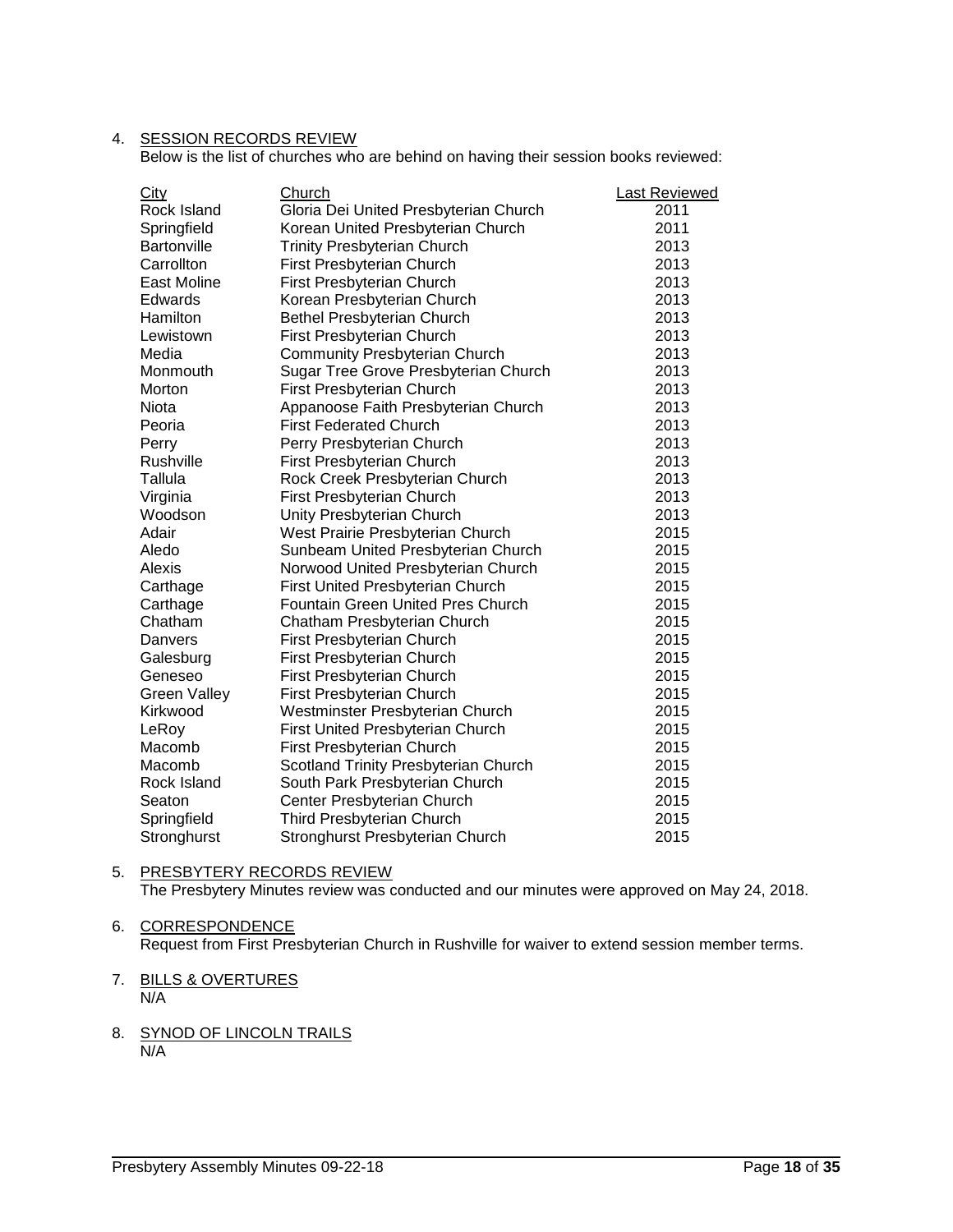# VISIONING TEAM REPORT

Present included: Elder Lance Slavish, Elder Carol Sleeth, Rev. Cheryl Lunday, Rev. Carolyn Weber, Rev. Jessica Hawkinson, Rev. Jennifer Sakata, Chair, Rev. Joe Eby.

Not present: Elder Kevin Lueschow, Rev. Alexandra Lysdahl, Rev. Jonathan Warren, Elder Christine **Westerlund** 

Support Staff: Moderator Elect – Elder Gary Terpstra, Moderator – Rev. Ryan Landino, Stated Clerk, Rev. Elissa Bailey.

- Chair, Rev. Joe Eby opened the meeting with prayer at 10:04am.
- A quorum was declared.
- Introductions of everyone around the table as we had new people joining us today as they are starting terms midyear.
- Talent Grants
	- $\circ$  Some uncashed grant checks. Not sure what to do at this point. Joe will keep checking with these churches.
	- o Share stories:
		- Jessica reported how the Monmouth churches and college used funds to support the beehives at the college garden and how the proceeds are being used. (Jessica will put together a 3 minutes power point for the September Assembly)
		- **Elissa shared how Bushnell will be using the funds to put together a bake sale for which** the proceeds will be used to send children to Faith Bible Camp.
- Grant Applications:
	- o MIFA
		- Carlinville: MSA Saturday Snacks Project that helps to feed children during the weekends when they are not receiving meals at school. This is the  $3<sup>rd</sup>$  year of this application and they are requesting \$1,485. This also helps with the 8 week summer lunch program.
		- Media: MSA Mobile Food Pantry in which the grant funds would be used towards the purchase of a van that would be owned by the Family Outreach Community Center. They reduced the original grant request to \$2,400 as they need to supply 40%.
	- o Bucks for Blessings
		- Trinity Presbyterian, Bartonville: MSA The church is requesting \$600 for a Gospel concert (Steve Hess & Southern Salvation), working with Union Church in Brimfield, IL.
		- Springfield-Knox: MSA Women's Missionary Sewing Outreach project are requesting \$1,000 as they work with First Cumberland Presbyterian in Lincoln. The request is for funds to purchase material and sewing equipment to make clothing for those who are in need. Joe will communicate to them that there is no guarantee that we will be able to continue to fund this project in the future.
		- **•** Lewiston: MSA This grant is for a Vacation Bible School, requesting \$1,000 as they will work with the Disciples of Christ and United Methodist Churches.
	- o Worship Initiative
	- o Consulting
		- Second Bloomington: Ministry Architects have responded from the consulting with an assessment.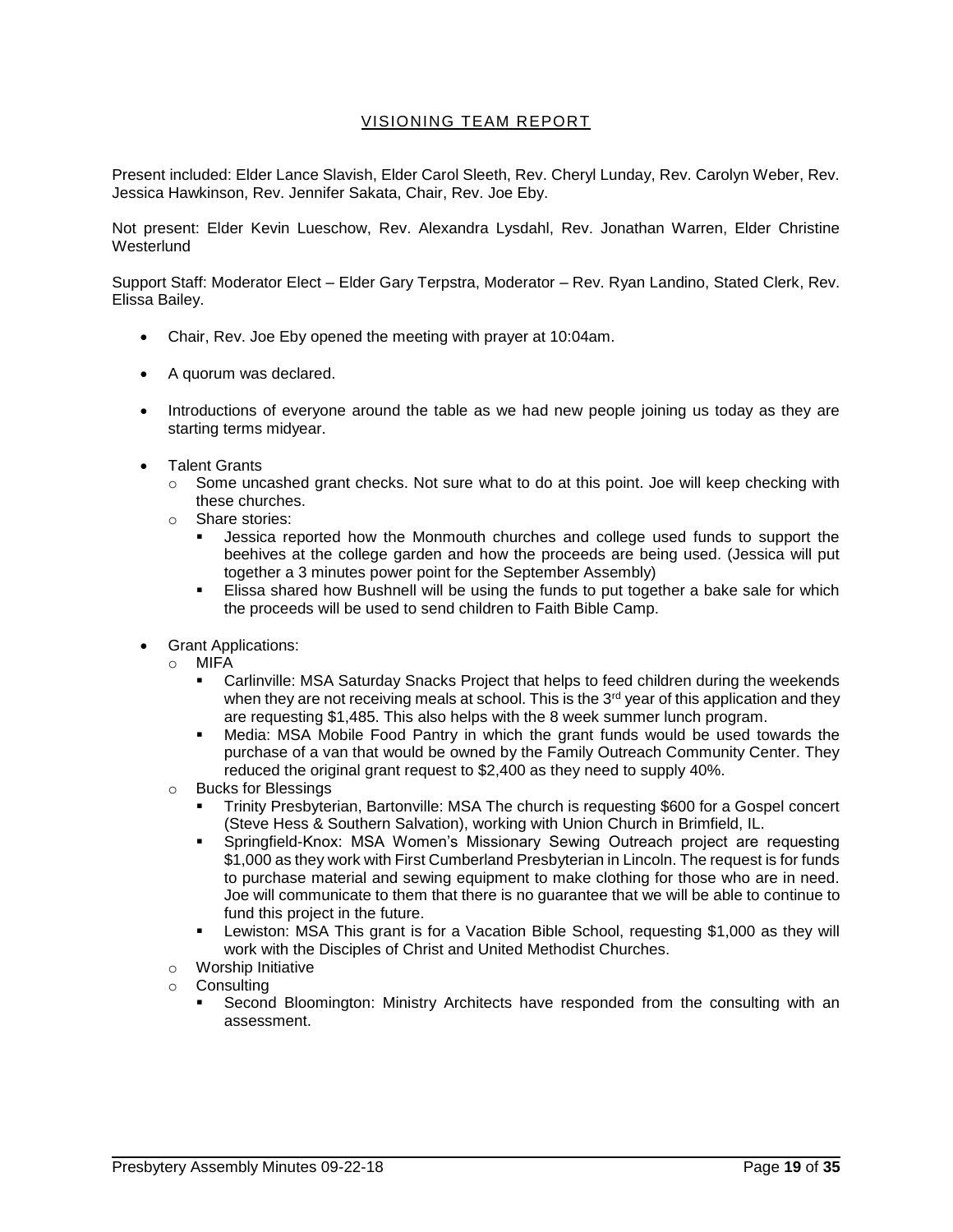- o Sabbatical
	- MSA Rev. Larry Gaylord, Normal-First, is requesting a sabbatical grant for \$2,000 to help cover costs of a sabbatical that will take place from January  $15<sup>th</sup>$  – May  $15<sup>th</sup>$ , 2019. Larry will make international and domestic trips as he studies cultures and faiths in the areas he travels.
- 2018 Projects/Needs
	- o Hands and Feet Initiative
		- Report from Carolyn Weber: Carolyn spoke about the work they did in Ferguson, MO, hearing the true stories of what took place there, the pain that remained, about what it was like to hand out the crosses and the way that God worked through the gifting of pocket crosses, working at a property site, and going to the concert.
		- **EXECT:** Letters from Lorna & Evelyn Blackford
			- How can we keep this going in the next two years before GA in Baltimore?
	- o Grant Changes
		- New conversation about the Hands and Feet Initiative and ways that we might include this in the way we support churches in our Presbytery to "do mission."
			- We wouldn't be the group that would do the arranging.
			- Carolyn would be interested in partnering with others to help to develop a plan for what this could look like.
		- What about other bodies within the Presbytery? Are they able to apply? Like a college?
		- VBS Bucks for Blessings changes? Need to continue to discuss this.
	- o Helping PGR Visioning
		- Helping to sustain the LUX theological institute at Monmouth College.
		- Costs approximately \$3,500 per student
		- Need to start understanding ourselves in a new way.
		- Keep telling the stories of where our dollars go to impact
		- Needing churches to be connected to other churches and the Presbytery.
- Next Meeting Date:
	- $\circ$  Tuesday, October 16, 2018, 10 am  $-$  2 pm at the Presbytery Office
- Closing prayer by Ryan at 1:51pm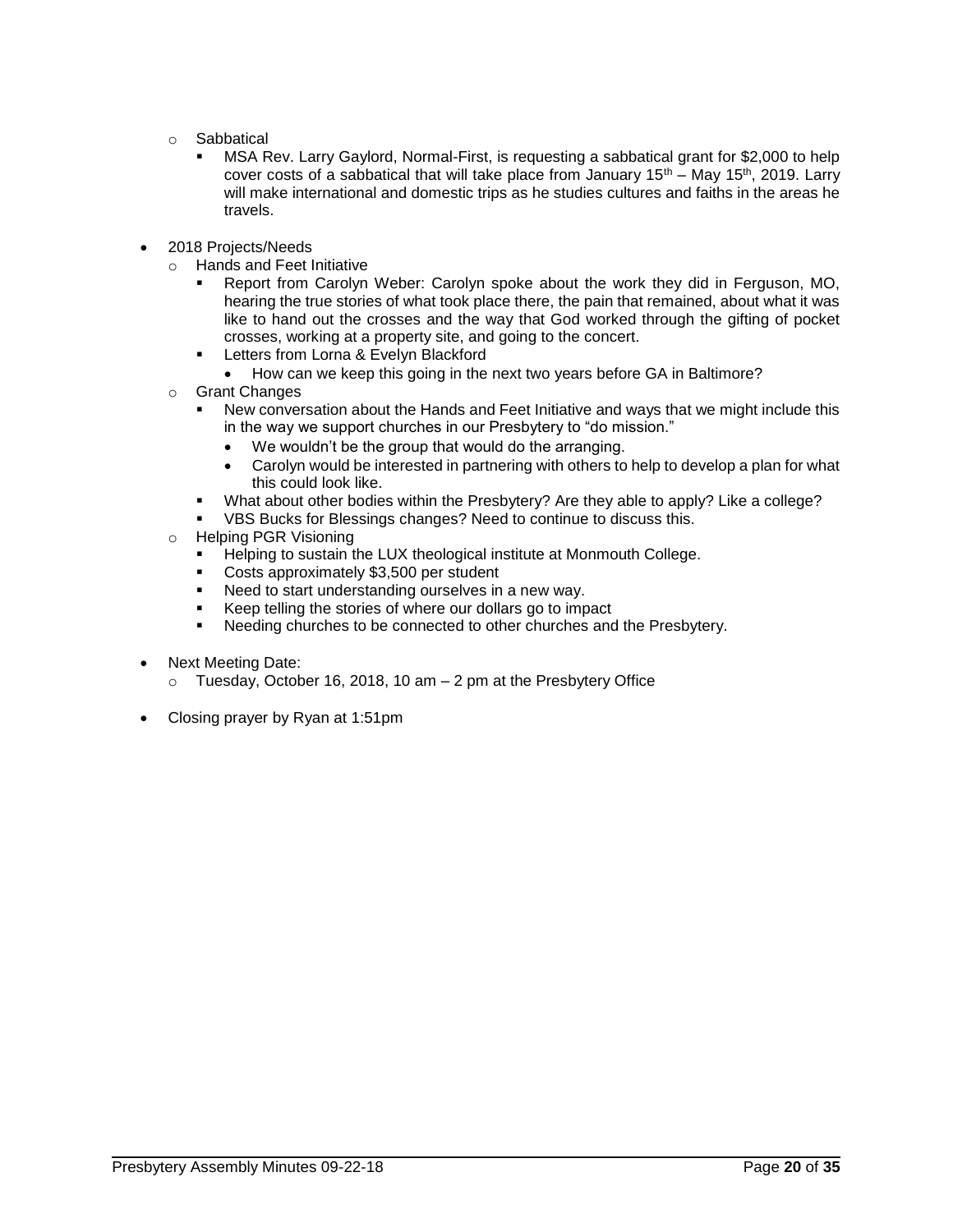## **Leadership Team Report**

The moderator of the presbytery, in collaboration with the moderator-elect, chairs the Leadership Team, which consists of the chairs of all the presbytery standing committees. We are primarily responsible for organizing the work of the presbytery, and specifically for managing the assembly meetings. We gathered as a team on Wednesday, August 22 at the Presbytery Office, a time schedule meant to allow all committees to have concluded their work since the last assembly meeting, and to give us time to create a docket for today's meeting responsive to the needs of the presbytery.

This report represents the contributions of both outgoing presbytery Moderator/current Lead Presbyter for Transformation Ryan Landino, and of Moderator-elect Gary Terpstra, because of the joyful but unusual transition that took place since the last presbytery assembly on May 8. Ryan effectively resigned as Moderator in order to take over as LPT on August 1, supporting Gary to fulfill moderator tasks until the gavel can be officially turned over to him as the new Moderator at the November assembly.

EVALUATIONS: We were grateful for the evaluations that were submitted after the last assembly meeting. On our August 22 Leadership Team meeting, we made time to read all the discussions and talk about how we can improve the life of our meetings together.

2019 ASSEMBLY MEETINGS: We spent a good bit of time discussing how we wanted to create our 2019 assembly meeting schedule. We lifted up such issues as the need to connect more with the different regions of the presbytery, the challenges of extended travel, the expense and stewardship of regularly reserving the beloved Five Points Washington facility, and having a balance of weekend and weekday options. From this discussion and subsequent follow-up, a schedule of tentative dates and sites was developed.

- Tuesday February 26 at Five Points/Washington
- Saturday June 8 in Macomb
- Tuesday September 10 at First Federated PC/Peoria
- Saturday November 9 at Illinois College/Jacksonville

ASSESSIBILITY: We spent time discussing how we might use the technology we have at hand to help connect those who are physically unable to travel to our assembly gatherings. As a group, we tested Zoom technology for ourselves and decided to use the September meeting as our first experiment for testing having a "virtual microphone." Our due diligence revealed we would still need a physical quorum in order to approve the inclusion of this accessibility option, until this avenue is incorporated into our bylaws, if it is the will of the body.

LEARNING TOGETHER: In his role as Lead Presbyter for Transformation, on 8/22, Ryan led a discussion for the Leadership Team around the components of healthy gatherings, based on the book "The Art of Gathering" by Priya Parker: we explored the dynamics of *specificity* (what are we focusing on?) *uniqueness* (what is special about this gathering that we cannot find elsewhere?) and *disputability* (the question of whether there are opportunity-points of conversation with enough disagreement that we can be enriched by the diversity of voices and experiences in order to make good actions). We explored these gathering dynamics in relation to the early Christian gathering experienced in Acts 2:42-47.

MAKING CONNECTIONS: One of our greatest pleasures in serving as Moderator remains the chance to represent the presbytery at different events in the life of our local churches. On May 20, Ryan Landino installed the Rev. Blake Severson at South Park Presbyterian Church in Rock Island and gave greetings and welcome on behalf of the presbytery. On May 27, Ryan also commissioned Kathie Whitson as CLP of Biggsville United Presbyterian Church in celebration with their church. Gary also appointed Penny Frame, past moderator, to ordain Brandon Ouellette as pastor of Faith United Presbyterian Church of Monmouth on 8/12.

SUPPORT AND SERVICE: Ryan and Gary both attended the Admin Team meeting on June 13 and went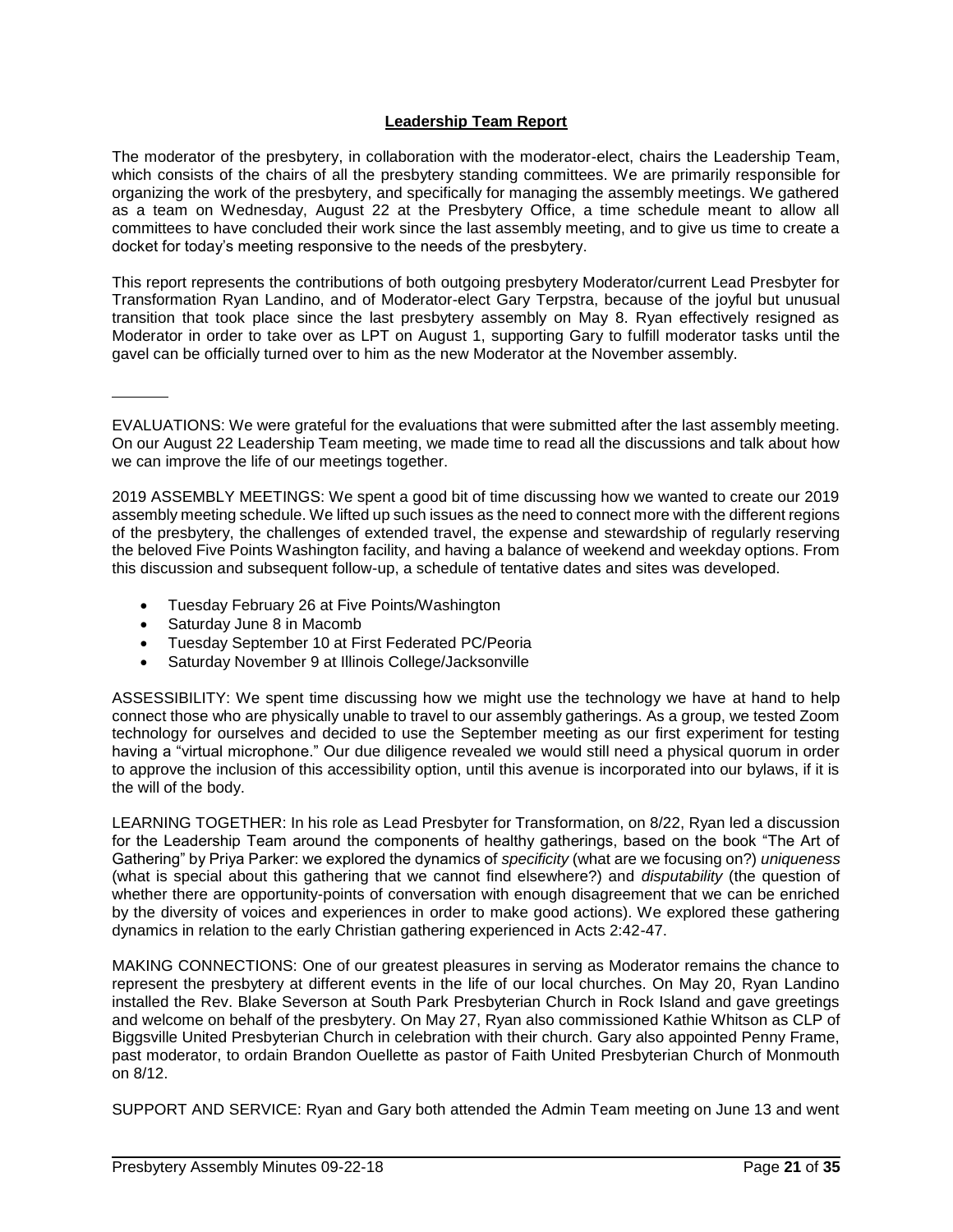on to serve as two of our commissioners at the 223 General Assembly in St. Louis from June 15 to June 23 (Gary served on the Mid Councils Committee and Ryan served on as Vice-Moderator of the Bills and Overtures Committee). Due to unavailability for both of us, Ryan appointed Penny Frame, past moderator, to serve as Moderator for the called July 24 assembly meeting. Both Ryan and Gary attended the July 31 Visioning Team meeting, and also the August 15 Admin Team meeting.

On behalf of the Leadership Team, we commit to working together with a spirit of collaboration, knowing that though we and our presbytery are not perfect, we know that God's faithfulness to us is. On a personal note, I (Ryan) am grateful for the opportunity to have served as your Moderator, for what it has done for my discipleship and walk with Christ. We both remain proud of our presbytery's leadership. Among us and in us, we believe we have all the resources we will need to do the work that God has called us to, faithfully, and well.

Respectfully submitted,

Rev. Ryan Landino, Moderator of Great Rivers Presbytery until July 31, 2018, and currently serving as Lead Presbyter for Transformation

Elder Gary Terpstra, Moderator-Elect of Great Rivers Presbytery until November 13 (where he will be elected as Moderator)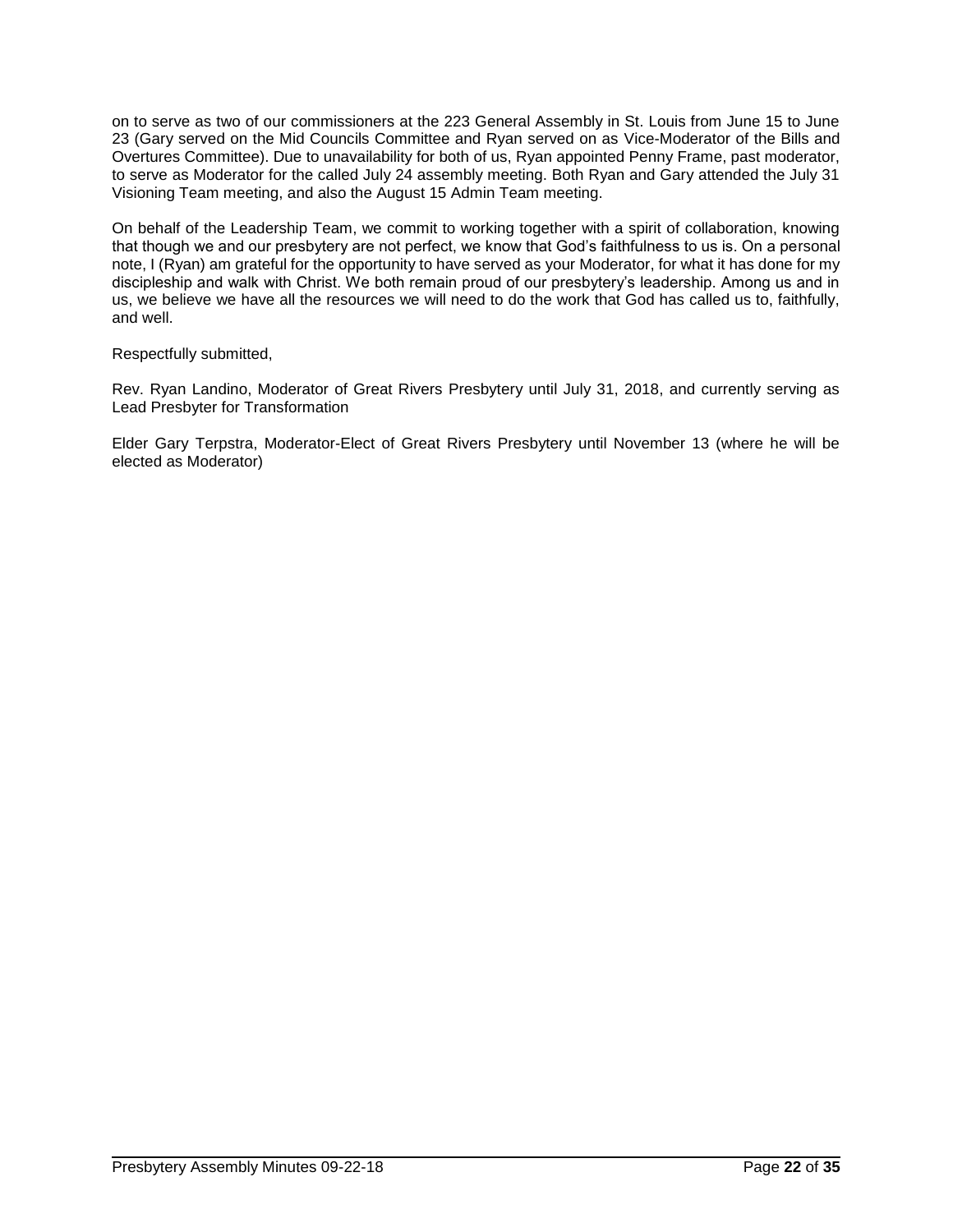## Report of the Lead Presbyter for Transformation, 9/22/18

It has been short of two months since I officially began my work as the Lead Presbyter for Transformation of Great Rivers Presbytery (a position formerly known as "General Presbyter"). As any start of a new pastorate, my primary focus has been making connections and building relationships. So far, I have made visits to the saints of First Presbyterian Church of Bushnell where I assisted in serving the Sacrament of Communion, celebrated the ordination of Rev. Brandon Ouellette at Faith United Presbyterian Church in Monmouth, attended worship with the United Presbyterian Church of Biggsville for their special yearly Henderson County community worship service, attended worship services with communion and baptism at the Westminster Presbyterian Church of Springfield, preached and led the Sacrament of Communion for Washington Presbyterian Church, attended the special PARASOL event for teaching and networking for families with special needs at the First Presbyterian Church of Jacksonville, attended worship at the First Presbyterian Church of Lincoln, preached for the First United Presbyterian Church of Leroy, celebrated the ordination of Rev. Paul Stroup at Clinton Presbyterian Church and assisted in serving the Sacrament of Communion, and this Sunday I will be preaching and leading the Sacrament of Baptism at the First Presbyterian Church of Rushville. I have greatly appreciated breaking bread together with you in worship, in fellowship halls, and in local diners in your communities—it is a joy to be able to connect together!

One thing I have held close in my work is the memory of the June 2017 town hall discussions that were held across the presbytery regarding the expressed needs for the presbyter role that would become my position. In my then moderating role, I reported for the leadership congress after the town halls that I heard lifted up the needs for improved *communication*, more *relationship*-building, improved *trust*, and better defined *purpose* for our work together as a presbytery. My conversations around the presbytery have confirmed that these four focus points remain vital growing areas for our life together as a community of churches, and I am committing to focus a great bit of work and energy into these four areas.

Part of what I want to accomplish in my visits is to CELEBRATE what is "pleasing, commendable, excellent, praiseworthy" (Philippians 4:8) in the life of our churches. This means witnessing to the good works you are already doing, and fostering storytelling around your ministry. If you are not following our presbytery Facebook page, or signed up for our presbytery newsletter, you may miss out on some of the stories of the Holy Spirit's movements that I am curating through words or video. I welcome the opportunity to sit in on session meetings, and I share my desire to preach, which includes sharing some remarks on behalf of the presbytery, though I usually encourage seizing the opportunity to preach while your regular pastor is present in worship (and typically not as pulpit supply in the event of an absence). I still want to visit your church and experience Christ's love as it manifests in your community—don't be surprised if I sneak taking a picture or two! As I shared in my opening newsletter article, some of our transformation work might be more structural and noticeable, but a large part of it will be the smaller, cultural dynamics that are more felt than seen. There is so much work of transformation that is already in motion here in Great Rivers, and part of my job will be to step out of the way and cheerlead where it is already happening. I have said it before and I will again: there are good people here in this presbytery,

One of the questions I appreciated coming from the floor of my examination into this position, was "What kind of support am I going to have for this new transition into mid councils level leadership?" I knew it would take some time for my own self-care practices to find a new rhythm, and after establishing the best work schedule with the office and staff, I am going to continue with my Sabbath Monday practice and focus on being there physically in the Peoria office for the middle days of the week. So far, this schedule is working to make me as present as possible while mitigating the effects of the longer commute that comes with a presbytery as large as ours. I am also grateful for the other seven presbytery leaders of our synod in Illinois and Indiana; we have already met as a collegium and are in the regular practice of sharing resources and support together. From the national level, I have also been matched with a 90 Day Companion who is an additional source of prayer support and sounding board for questions. I have been contacted about being assigned a coach, and have on my calendar training weeks in Louisville as well as weeklong residency for new mid councils leaders. Next month, I will be spending a week in Chicago with other national and presbytery leaders for a yearly gathering to even further acclimatize myself to this work. This level of support has been one of the biggest surprises in my new role. It better equips me to extend different kinds of support for our church leaders.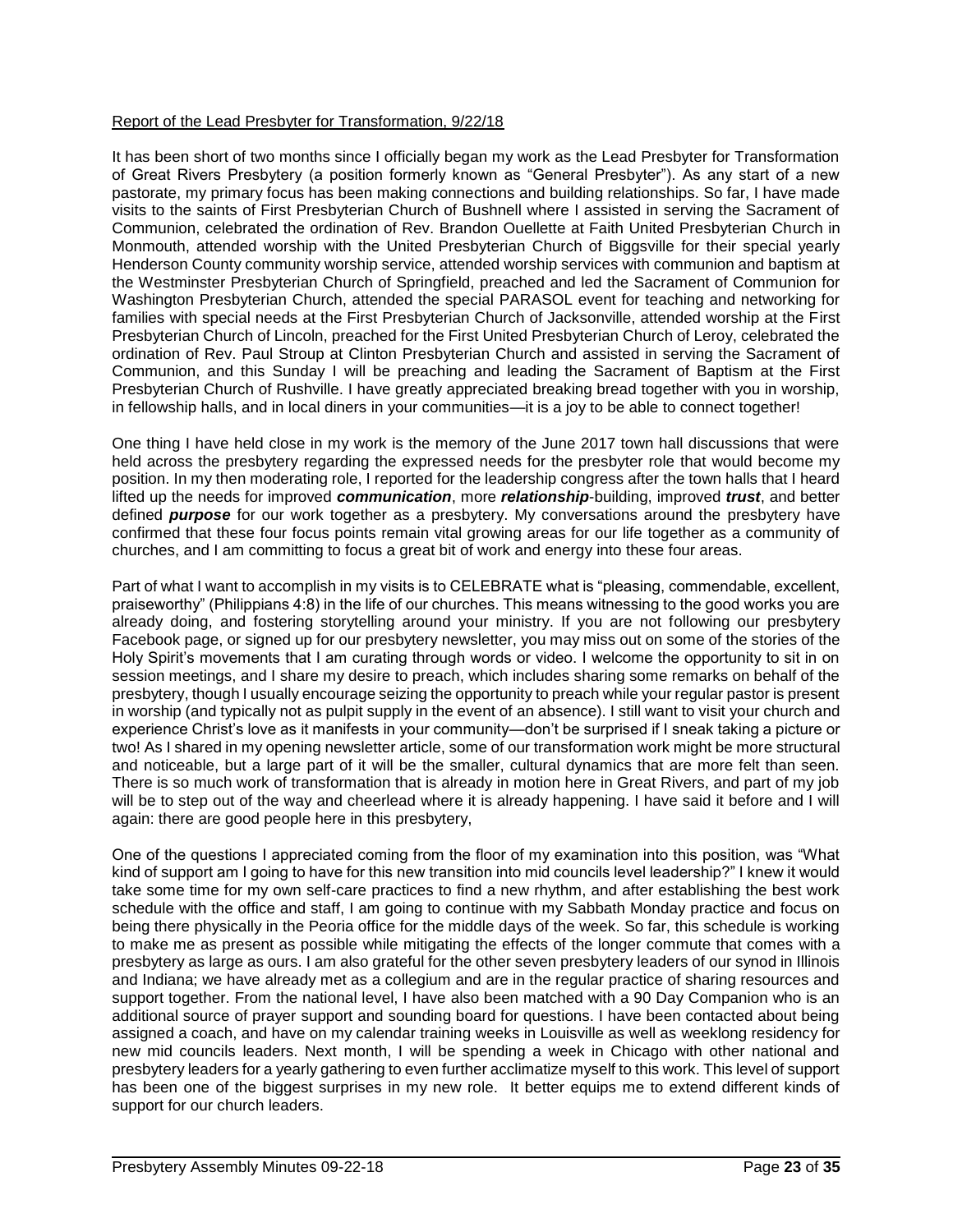For now, I encourage you to join me in my efforts to learn about and appreciate who we are as a presbytery. Feel free to ask me who and where your newer neighbors are. Join me in celebrating novel ministries being tested and implemented by our churches. Let me know where YOU feel the Holy Spirit is working in you and your church. Please feel free to call me on my cell phone or text me (309-251-9958) if you cannot reach me at the office. I keep a regular prayer list for my churches and church leaders, so do not be surprised if I ask you how I can pray for you, or if I ask when your Sabbath day is so I can encourage your self-care practices.

I am honored to share in this work with you of proclaiming the gospel of Jesus Christ in word and deed in west and central Illinois. I believe very strongly that the Spirit is alive among us!

Ryan

Rev. Ryan J. Landino Lead Presbyter for Transformation Great Rivers Presbytery Synod of Lincoln Trails, PCUSA 1230 W. Candletree Drive, Suite D Peoria, IL 61614 Office: 309-683-6980 Cell: 309-251-9958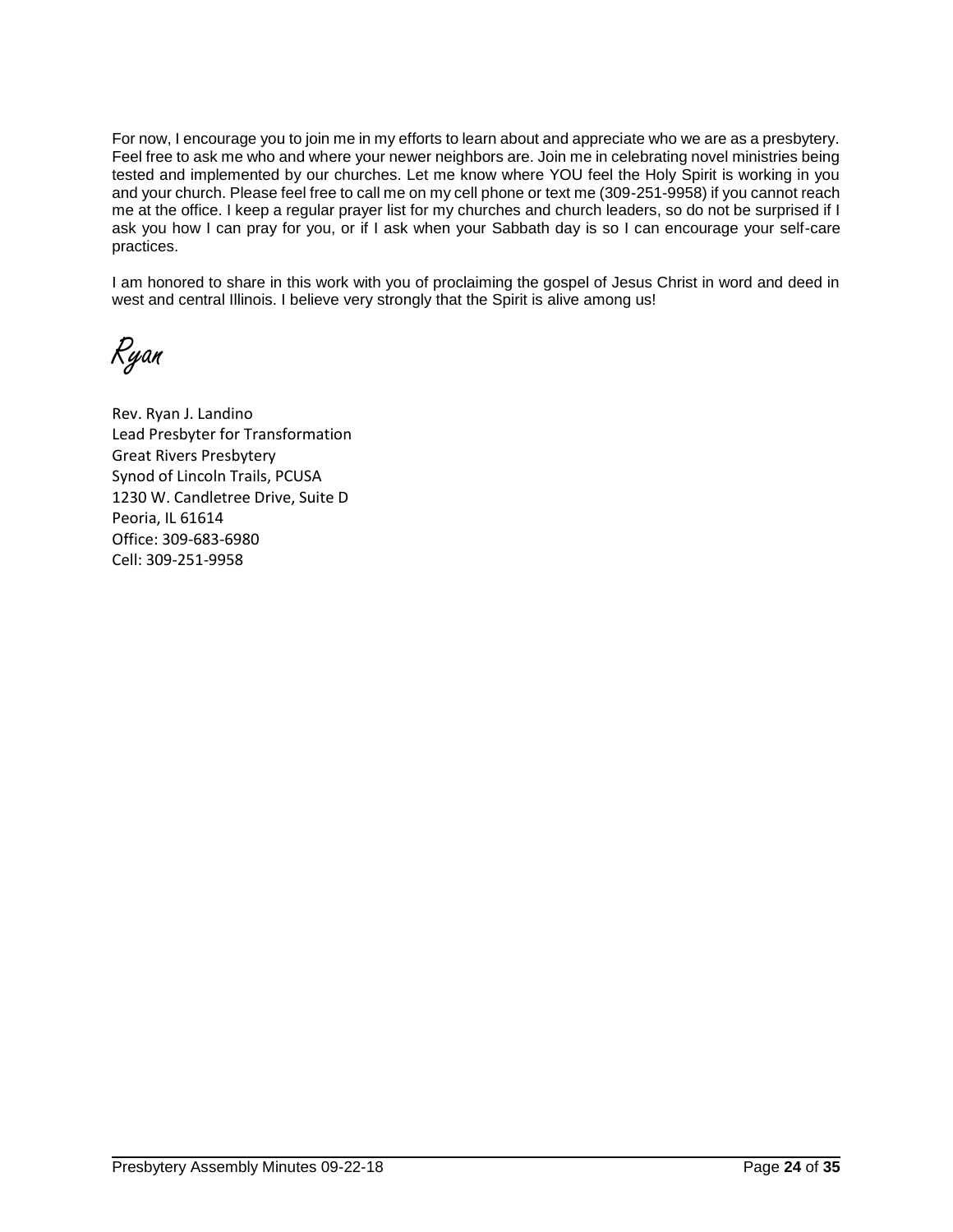#### Guide to the Presbytery's Financial Statements

The order in which the statements are normally prepared and the nature of the data presented in each statement are as follows:

- 1. **Statement of Support and Revenue and Expenses** a summary of the Presbytery's support and revenue, expenses, and changes in net assets for a specific period of time
- 2. **Statement of Assets, Liabilities, and Net Assets** a snapshot of PGR assets as of a specific date, usually at the close of the last day of a month
- 3. **Shared Mission and Per Capita Support** a statement of our individual churches' contributions to Shared Mission and to Per Capita

The **Statement of Support and Revenue and Expenses** reflects the Presbytery's support and revenue, expenses, and changes in net assets (fund balances) for a certain period of time. It shows the Presbytery's sources of income and how the Presbytery has used its resources. The statement shows the changes in restricted, temporary restricted, permanently restricted and total net assets.

A **Statement of Assets, Liabilities, and Net Assets** is sometimes referred to as a "balance sheet" because it shows how the two sides of the accounting equation "assets minus liabilities equal net assets" as of the end of a period such as a month, quarter, or year.

The assets section of this financial statement normally presents assets in the order that they will be converted into cash or used in operations. Cash is presented first, followed by other current assets. Then "fixed assets" are listed, such as equipment.

The liabilities and fund balance section usually presents each liability in the order that the liabilities will be paid off. Account Payables are normally listed first, followed by other current liabilities and then long term liabilities are listed. All the liabilities are then totaled.

Next, net assets (fund balances) are listed. Unrestricted are normally listed first, followed by temporary restricted funds (monies on which a donor-imposed restriction that may be terminated either by the church's actions or the passage of time which permits your church to use the funds only as specified.), permanently restricted funds (funds that are restricted by the donor for a designated purpose or time restriction that will never expire.), and finally investments. All net assets are then totaled.

Last of all liabilities and net assets are totaled. This total should equal the total assets.

If you have any questions about the Financial Statements, you are invited to contact either the Presbytery's Treasurer, Gary Davis, or the Presbytery's Accountant, Amy Gardner.

Gary's telephone number is (217) 737-3359 and his email address is [gwdavis44@comcast.net.](mailto:gwdavis44@comcast.net) Amy may be reached at the Presbytery Office, (309) 683-6980.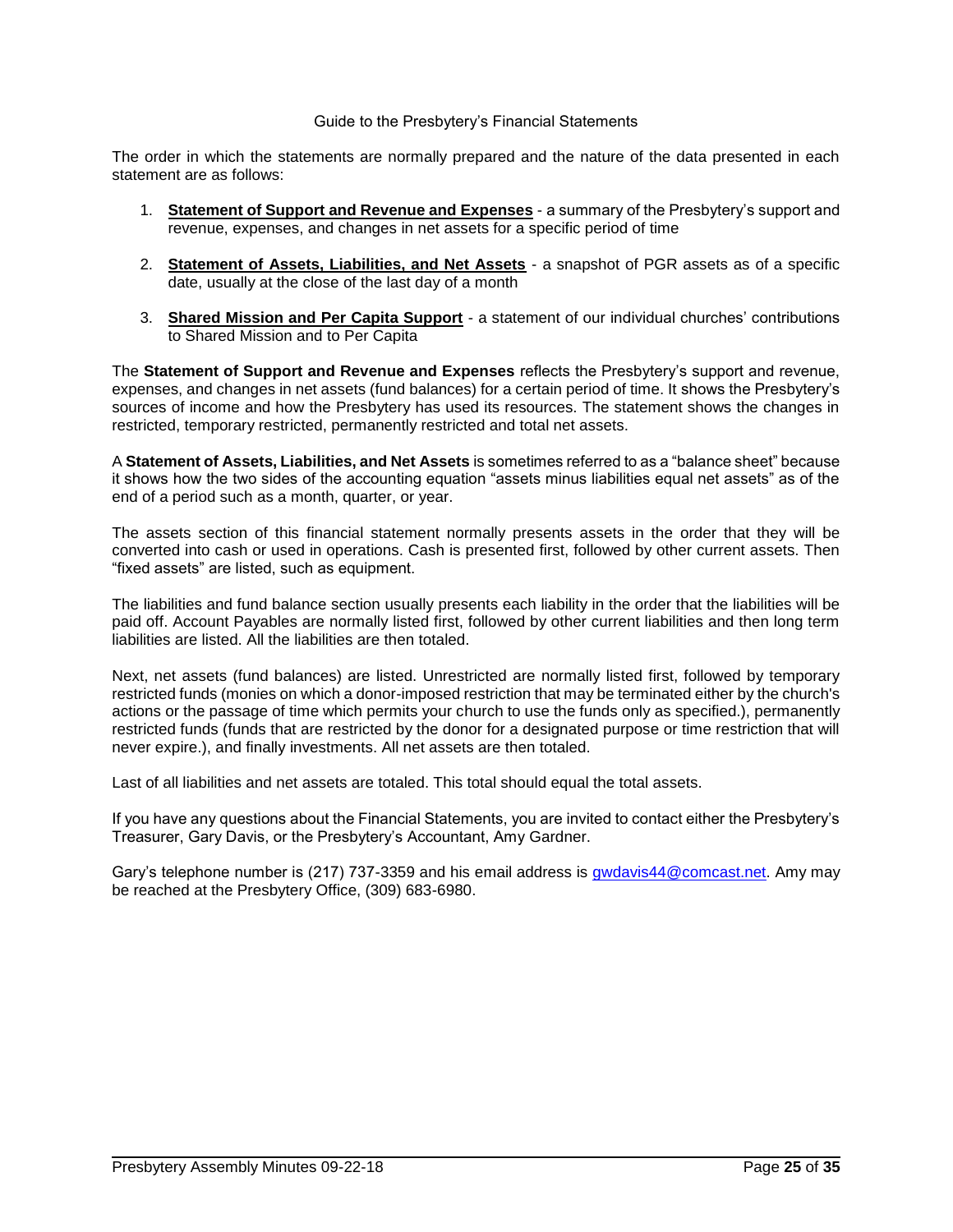# PRESBYTERY OF GREAT RIVERS STATEMENT OF SUPPORT AND REVENUES AND EXPENSES - CASH BASIS ACTUAL TO BUDGET COMPARATIVE YEAR TO DATE JULY 31, 2018

|                                                       |           | Annual        | (Over)Under   | Percent of         |
|-------------------------------------------------------|-----------|---------------|---------------|--------------------|
| <b>Support and Revenue</b>                            | Actual    | <b>Budget</b> | <b>Budget</b> | <b>Budget Used</b> |
| <b>Budgeted</b>                                       |           |               |               |                    |
| <b>Congregational Support</b>                         |           |               |               |                    |
| Per Capita                                            | \$141,424 | \$220,500     | \$79,076      | 64%                |
| Mission                                               | 48,661    | 75,000        | 26,339        | 65%                |
| <b>Trust Clause Payments</b>                          | 9,313     | 12,200        | 2,887         | 76%                |
| Total                                                 |           |               |               |                    |
| Congregational                                        |           |               |               |                    |
| Support                                               | \$199,398 | \$307,700     | \$105,415     | 65%                |
| Investment Income                                     | 3,198     | 30,000        | 26,802        | 11%                |
| <b>Total Budgeted</b><br>Receipts                     | \$202,596 | \$337,700     | \$132,217     | 60%                |
| Transfer to/from Designated                           |           |               |               |                    |
| Funds                                                 | 2,015     |               |               |                    |
| <b>Unbudgeted Receipts</b>                            |           |               |               |                    |
| <b>Preparation for Ministry</b>                       |           |               |               |                    |
| Support                                               | \$1,227   |               |               |                    |
| <b>Presbytery Peacemaking</b><br>Support              | 794       |               |               |                    |
| Hands & Feet Scholarship                              |           |               |               |                    |
| Donations                                             | 607       |               |               |                    |
| <b>Total Unbudgeted</b>                               |           |               |               |                    |
| Receipts                                              | \$2,628   |               |               |                    |
| <b>Total Support and</b>                              |           |               |               |                    |
| Revenue                                               | \$207,239 |               |               |                    |
| Expenses                                              |           |               |               |                    |
| <b>Budgeted</b>                                       |           |               |               |                    |
| Salaries, Benefits, Training &<br>Taxes               |           |               |               |                    |
| General Presbyter                                     | \$-       | \$102,713     | \$102,713     | 0%                 |
| <b>Bridge Presbyter</b>                               | 32,205    | \$23,000      | \$ (9,205)    |                    |
| <b>Stated Clerk</b>                                   | 11,560    | 15,000        | 3,440         | 77%                |
| Senior Administrative                                 |           |               |               |                    |
| Assistant                                             | 34,304    | 60,869        | 26,565        | 56%                |
| Accountant                                            | 31,317    | 57,289        | 25,972        | 55%                |
| <b>CLP Coordinator</b><br><b>Workers Compensation</b> | 5,117     | 8,000         | 2,883         | 64%                |
| Insurance                                             | 917       | 1,200         | 283           | 76%                |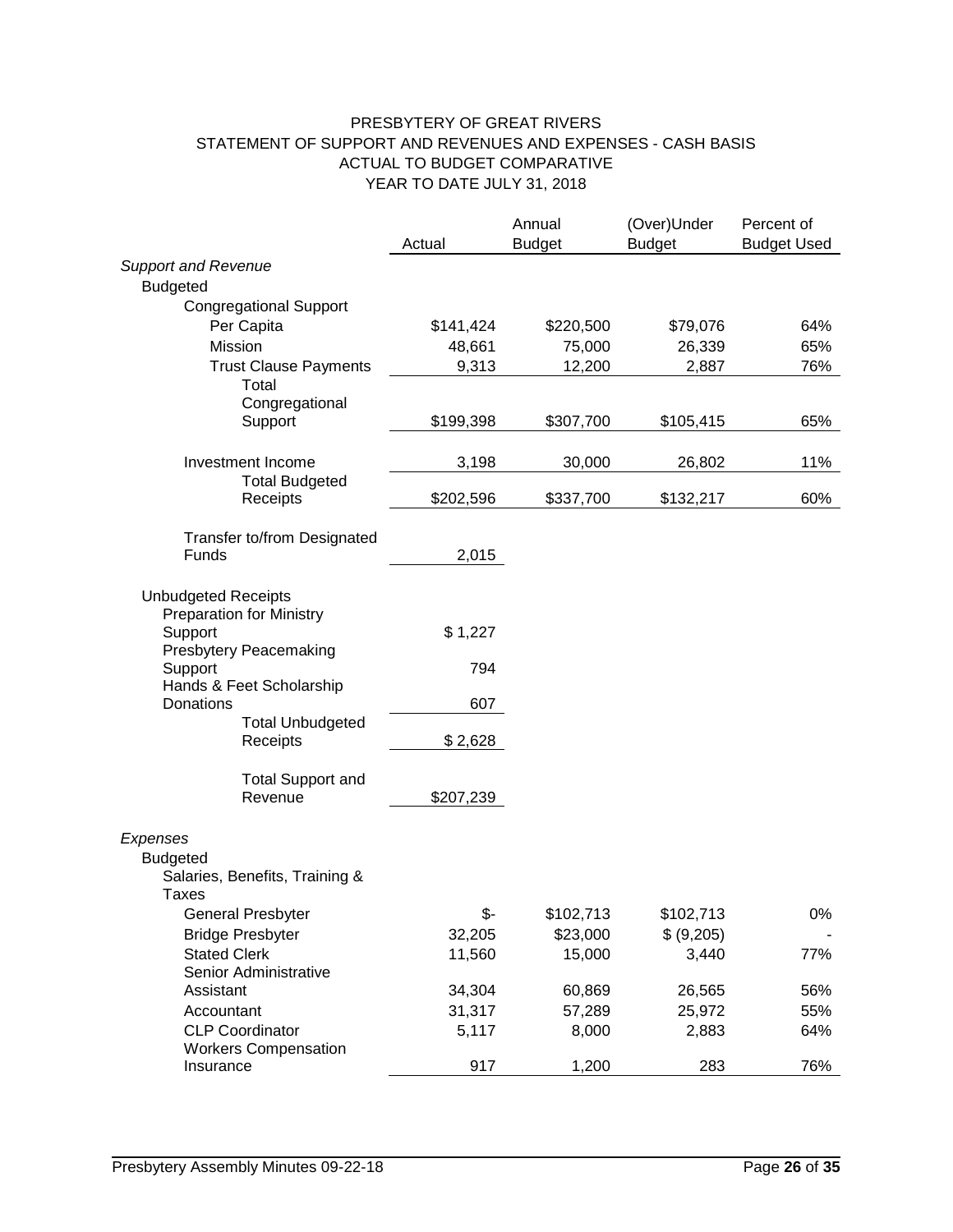| <b>Total Salaries and</b>                 |           |           |           |       |
|-------------------------------------------|-----------|-----------|-----------|-------|
| <b>Related Expenses</b>                   | \$115,420 | \$268,071 | \$152,651 | 43%   |
| <b>Presbytery Office</b><br>Occupancy     | \$12,240  | \$21,500  | \$9,260   | 57%   |
| Office Operations and                     |           |           |           |       |
| <b>Supplies</b>                           | 9,600     | 21,300    | 11,700    | 45%   |
| <b>Total Presbytery Office</b>            |           |           |           |       |
| <b>Expenses</b>                           | \$21,840  | \$42,800  | \$20,960  | 51%   |
| Presbytery Administration                 |           |           |           |       |
| Liability Insurance                       | 2,975     | 3,500     | 525       | 85%   |
| <b>Audit Fee</b>                          | 6,750     | 6,750     |           | 100%  |
| <b>Moderator Training</b>                 |           | 1,000     | \$1,000   | 0%    |
| <b>Assembly Meetings</b>                  | 3,499     | 4,000     | \$501     | 87%   |
| Per Capita Shortfall                      | 24,419    | 25,000    | 581       | 98%   |
| <b>General Assembly</b>                   |           |           |           |       |
| Delegates                                 | 3,557     | 3,000     | (557)     | 119%  |
| Presbyter Search &                        |           |           |           |       |
| Relocate                                  | 7,860     | 16,000    | 8,140     | 49%   |
| <b>Legal Fees</b>                         | 61        | 6,000     | 5,939     | $1\%$ |
| <b>Total Presbytery</b><br>Administration |           |           |           |       |
| <b>Expenses</b>                           | \$49,121  | \$65,250  | \$16,129  | 75%   |
|                                           |           |           |           |       |
| Meeting Expense - All Teams               | \$2,344   | \$5,400   | \$3,056   | 43%   |
| Program Expenses                          |           |           |           |       |
| <b>Committee on Ministry</b>              | \$1,354   | \$9,200   | \$7,846   | 15%   |
| Committee on Preparation                  |           |           |           |       |
| for Ministry                              |           | 500       | 500       | 0%    |
| <b>Visioning Grants</b>                   | 12,831    | 70,000    | 57,169    | 18%   |
| <b>Continuing Education</b>               |           |           |           |       |
| Grants                                    |           | 5,000     | 5,000     | 0%    |
| <b>Presbytery Events</b>                  | 324       | 2,000     | 1,676     | 16%   |
| <b>Pastoral Care</b>                      |           | 1,500     | 1,500     | 0%    |
| Illinois Conference of                    |           |           |           |       |
| Churches                                  | 500       | 500       |           | 100%  |
| <b>Church Closing Expenses</b>            | 155       |           | (155)     |       |
| <b>Transitional Training</b>              |           |           |           |       |
| <b>Total Program</b>                      |           |           |           |       |
| <b>Expenses</b>                           | \$15,164  | \$88,700  | \$73,536  | 17%   |
| <b>Total Budgeted</b>                     |           |           |           |       |
| Expenses                                  | \$203,889 | \$470,221 | \$266,332 | 43%   |
|                                           |           |           |           |       |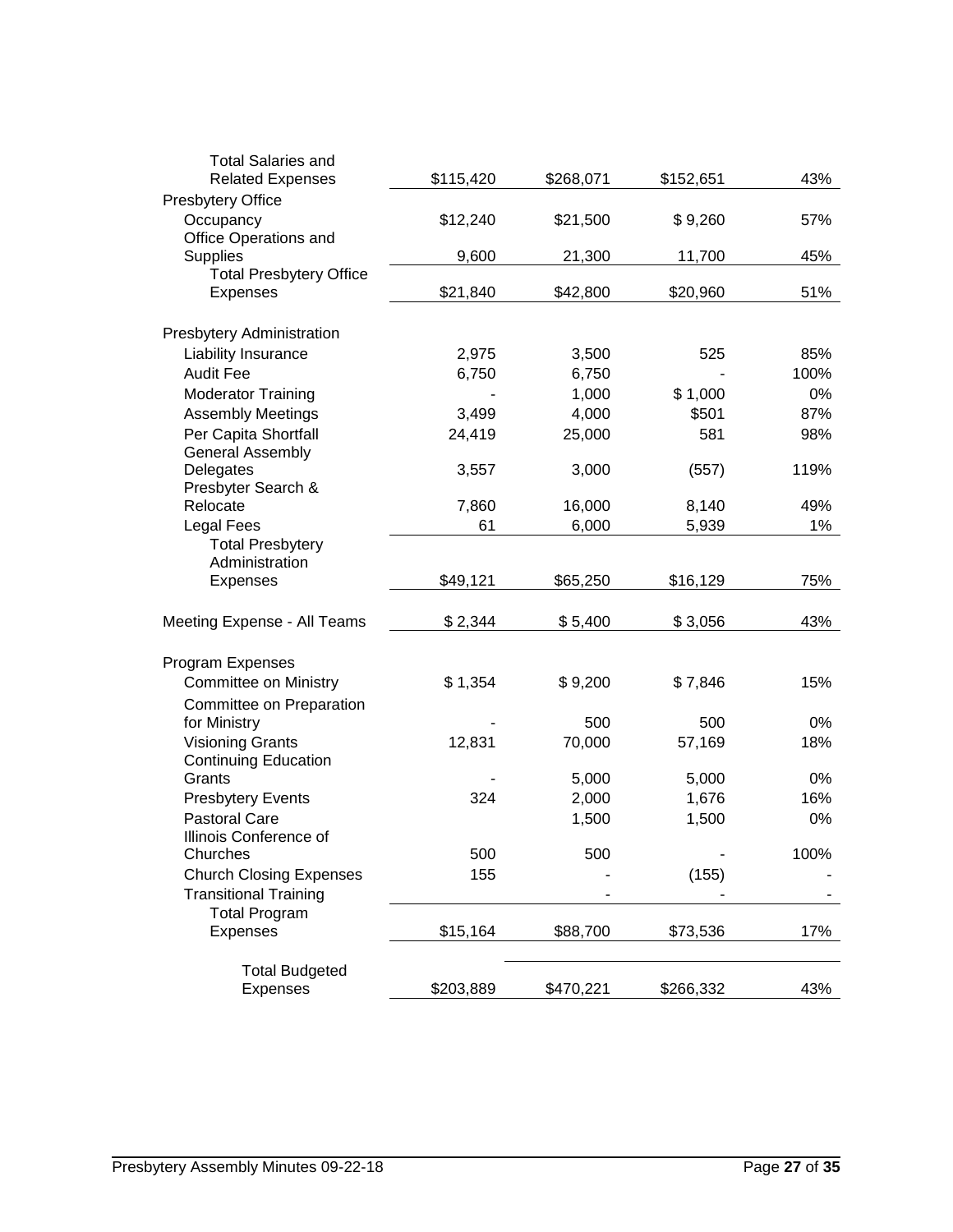| Unbudgeted Expenses Funded by<br>Restricted Funds     |           |           |
|-------------------------------------------------------|-----------|-----------|
| <b>Pastor Support Grants</b>                          | 2,801     |           |
| Interfaith Working Group<br>Ministers' Temporary      | 184       |           |
| <b>Disability</b>                                     | 1,158     |           |
| Hands & Feet Scholarship                              | 500       |           |
|                                                       | \$4,643   |           |
| <b>Total Expenses</b>                                 | \$208,532 | \$470,221 |
| Excess of Support and<br><b>Revenue Over Expenses</b> | (1.293)   | (132,521  |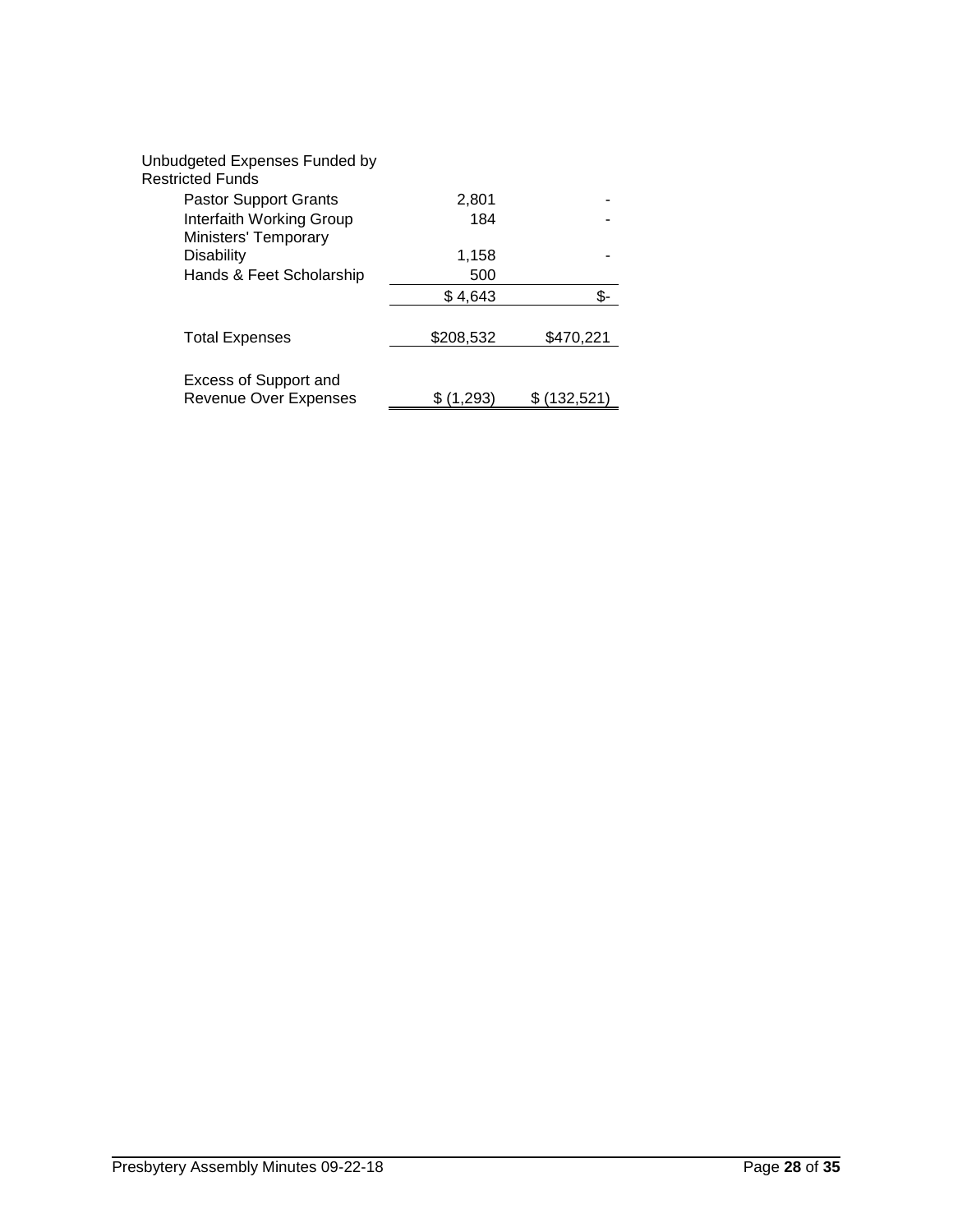#### **PRESBYTERY OF GREAT RIVERS SHARED MISSION AND PER CAPITA SUPPORT BY CHURCH YTD THROUGH MARCH 31, 2018**

|                                    |                       | <b>MISSION</b> |                                                            |            | <b>PER CAPITA</b> |                                    |
|------------------------------------|-----------------------|----------------|------------------------------------------------------------|------------|-------------------|------------------------------------|
|                                    |                       | 2018           |                                                            |            | 2018              |                                    |
| <b>CHURCH</b>                      | <i><b>PLEDGED</b></i> | <b>PAID</b>    | <b>PAYMENTS</b><br>(OVER)<br><b>UNDER</b><br><b>PLEDGE</b> | <b>DUE</b> | PAID              | <b>BALANCE</b><br><b>REMAINING</b> |
| <b>ADAIR - WEST PRAIRIE</b>        |                       |                |                                                            | 672.00     |                   | 672.00                             |
| ALEDO - COLLEGE AVENUE             |                       |                |                                                            | 4,800.00   |                   | 4,800.00                           |
| ALEDO - SUNBEAM                    | 750.00                |                | 750.00                                                     | 768.00     | 768.00            |                                    |
| ALEXIS - NORWOOD                   |                       | 1.500.00       | (1,500.00)                                                 | 3,104.00   | 3,040.00          | 64.00                              |
| ATHENS - INDIAN POINT              |                       |                |                                                            | 1,408.00   |                   | 1,408.00                           |
| <b>BARTONVILLE - TRINITY</b>       | 2,000.00              | 2,000.00       |                                                            | 1,632.00   | 1,632.00          |                                    |
| <b>BIGGSVILLE - UNITED</b>         | 1,000.00              | 249.94         | 750.06                                                     | 3,648.00   |                   | 3,648.00                           |
| <b>BLOOMINGTON - SECOND</b>        |                       |                |                                                            | 39,264.00  |                   | 39,264.00                          |
| <b>BLOOMINGTON - ST LUKE UNION</b> |                       |                |                                                            | 3,616.00   | 1,120.00          | 2,496.00                           |
| <b>BUFFALO - BUFFALO HART</b>      |                       |                |                                                            | 2,528.00   |                   | 2,528.00                           |
| <b>BUSHNELL - FIRST</b>            |                       |                |                                                            | 3,040.00   |                   | 3,040.00                           |
| <b>CANTON FIRST</b>                |                       |                |                                                            | 3,616.00   | 3,616.00          |                                    |
| CARLINVILLE - FEDERATED            | 2.500.00              | 628.00         | 1.872.00                                                   | 1,664.00   | 1,664.00          |                                    |
| <b>CARROLLTON - FIRST</b>          |                       |                |                                                            | 1,184.00   |                   | 1,184.00                           |
| <b>CARTHAGE - FIRST</b>            |                       |                |                                                            | 2,720.00   |                   | 2,720.00                           |
| CHATHAM                            |                       |                |                                                            | 5.696.00   |                   | 5,696.00                           |
| CHENOA - FIRST                     | 100.00                |                | 100.00                                                     | 1,056.00   | 1,056.00          |                                    |
| <b>CLAYTON - FEDERATED</b>         |                       |                |                                                            | 192.00     |                   | 192.00                             |
| <b>CLINTON</b>                     | 2.500.00              | 2,500.00       |                                                            | 3,744.00   |                   | 3.744.00                           |
| COAL VALLEY - FIRST                |                       |                |                                                            | 5,632.00   | 5,632.00          |                                    |
| <b>COOKSVILLE - UNION</b>          |                       |                |                                                            | 384.00     |                   | 384.00                             |
| DANVERS - FIRST                    |                       |                |                                                            | 5,408.00   |                   | 5,408.00                           |
| DELAVAN - FIRST                    | 2,000.00              | 500.00         | 1,500.00                                                   | 2,080.00   | 504.00            | 1,576.00                           |
| <b>DIVERNON - FIRST</b>            |                       |                |                                                            | 1,344.00   |                   | 1,344.00                           |
| <b>EAST MOLINE - FIRST</b>         | 1,500.00              | 750.00         | 750.00                                                     | 4,800.00   | 2,400.00          | 2,400.00                           |
| EDWARDS - KOREAN                   |                       |                |                                                            | 1,504.00   |                   | 1,504.00                           |
| ELMWOOD - FIRST                    |                       |                |                                                            | 3,424.00   |                   | 3,424.00                           |
| <b>EUREKA</b>                      | 500.00                | 500.00         |                                                            | 1,376.00   | 1,376.00          |                                    |
| <b>FARMINGTON - FIRST UNITED</b>   | 1,200.00              | 300.00         | 900.00                                                     | 3,328.00   |                   | 3,328.00                           |
| FOUNTAIN GREEN - UNITED            |                       |                | $\blacksquare$                                             | 1,888.00   |                   | 1,888.00                           |
| <b>GALESBURG - FIRST UNITED</b>    |                       |                | ÷,                                                         | 12,896.00  |                   | 12,896.00                          |
| <b>GENESEO - FIRST</b>             |                       |                |                                                            | 4,512.00   |                   | 4,512.00                           |
| <b>GREEN VALLEY - FIRST</b>        |                       |                |                                                            | 1,312.00   |                   | 1,312.00                           |
| <b>GREENVIEW - UNITED</b>          |                       |                |                                                            | 3,520.00   |                   | 3,520.00                           |
| <b>HAMILTON - BETHEL</b>           |                       |                |                                                            | 1,632.00   |                   | 1,632.00                           |
| <b>IPAVA - UNITED</b>              |                       |                |                                                            | 1,472.00   | 1,472.00          |                                    |
| JACKSONVILLE - FIRST               | 12,720.00             | 3,180.00       | 9,540.00                                                   | 13,280.00  | 3,320.04          | 9,959.96                           |
| KIRKWOOD - WESTMINSTER             |                       |                |                                                            | 1,760.00   |                   | 1,760.00                           |
| KNOXVILLE - FIRST                  | 1,275.00              |                | 1,275.00                                                   | 1,856.00   |                   | 1,856.00                           |
| <b>LEROY - FIRST</b>               |                       |                |                                                            | 4,864.00   |                   | 4,864.00                           |
| <b>LEWISTOWN - FIRST</b>           |                       |                |                                                            | 2,016.00   |                   | 2,016.00                           |
| <b>LINCOLN - FIRST</b>             |                       | 1,000.00       | (1,000.00)                                                 | 4,640.00   |                   | 4,640.00                           |
| <b>MACOMB - FIRST</b>              | 16,700.00             | 4,990.97       | 11,709.03                                                  | 11,520.00  |                   | 11,520.00                          |
| MACOMB - SCOTLAND TRINITY          |                       |                |                                                            | 2,496.00   | 600.00            | 1,896.00                           |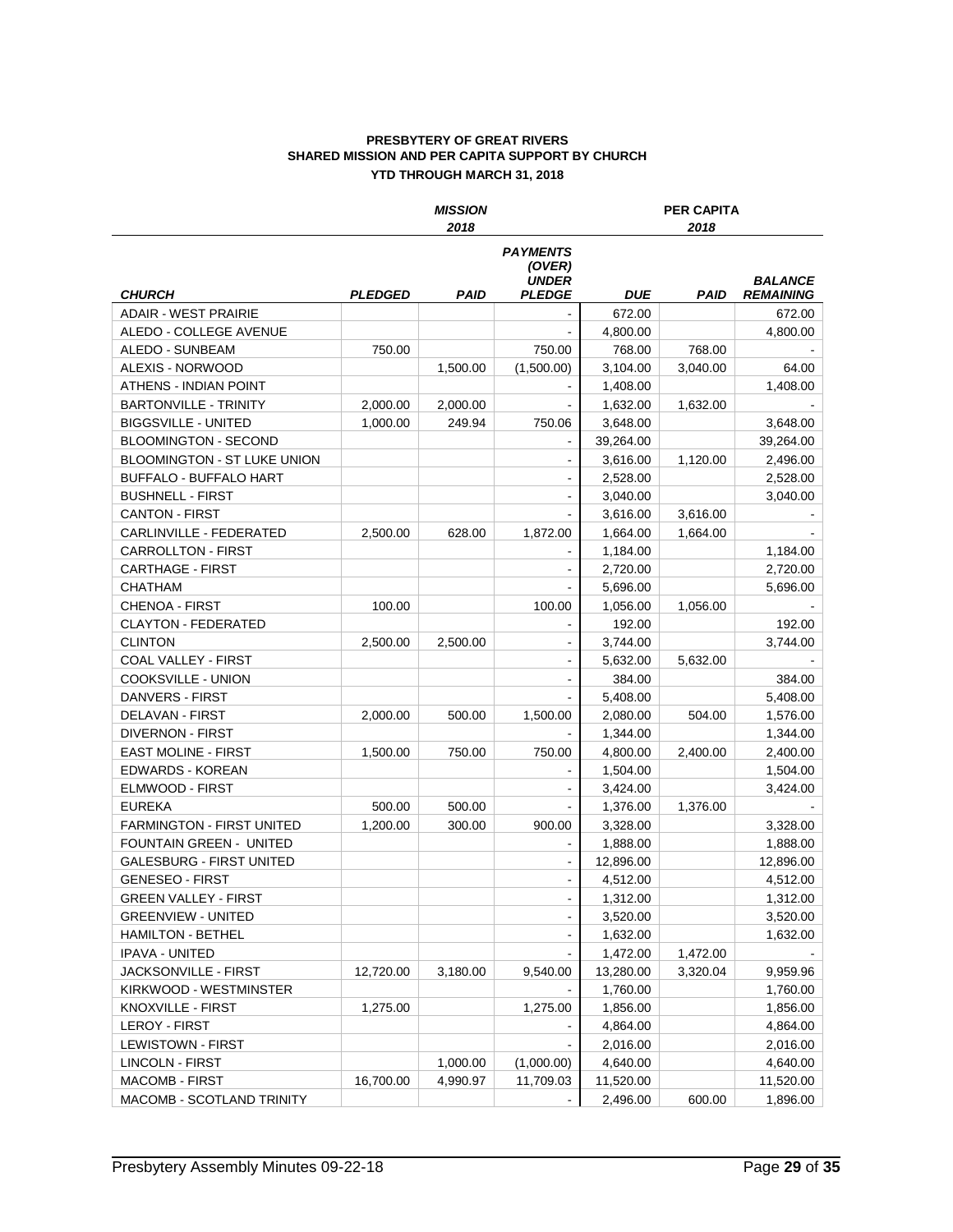| <b>MASON CITY - UNITED</b>              | 1,000.00  | 1,000.00  |                              | 2,944.00   | 2,944.00  |            |
|-----------------------------------------|-----------|-----------|------------------------------|------------|-----------|------------|
| MEDIA - U P COMMUNITY                   |           |           |                              | 384.00     | 384.00    |            |
| <b>MIDDLETOWN - FIRST</b>               |           |           | $\blacksquare$               | 576.00     |           | 576.00     |
| <b>MILAN - FIRST</b>                    |           |           | $\blacksquare$               | 4,768.00   | 4,768.00  |            |
| MONMOUTH - FAITH UNITED                 |           |           |                              | 9,088.00   |           | 9,088.00   |
| MONMOUTH - SUGAR TREE                   |           |           |                              |            |           |            |
| <b>GROVE</b>                            |           | 200.00    | (200.00)                     | 864.00     |           | 864.00     |
| <b>MORTON - FIRST</b>                   |           |           |                              | 1,248.00   | 1,248.00  |            |
| MT STERLING - P C OF CHRIST             |           |           |                              | 1,056.00   |           | 1,056.00   |
| NAUVOO - FIRST                          |           |           |                              | 544.00     |           | 544.00     |
| <b>NEW WINDSOR - UNITED</b>             |           | 275.00    | (275.00)                     | 5,216.00   | 5,216.00  |            |
| NIOTA - APPANOOSE FAITH                 |           |           |                              | 2,016.00   |           | 2,016.00   |
| <b>NORMAL - FIRST</b>                   |           | 8,000.00  | (8,000.00)                   | 15,232.00  | 7,615.99  | 7,616.01   |
| NORMAL - NEW COVENANT                   |           |           |                              | 704.00     |           | 704.00     |
| <b>ONEIDA-FIRST</b>                     |           |           |                              | 640.00     |           | 640.00     |
| ORION - BEULAH                          |           |           |                              | 1,920.00   |           | 1,920.00   |
| PEKIN - FIRST                           |           |           |                              | 2,784.00   |           | 2,784.00   |
| PEORIA - FIRST FEDERATED                |           | 2,500.03  | (2,500.03)                   | 13,664.00  | 3,421.46  | 10,242.54  |
| PEORIA - UNITED                         |           | 583.31    | (583.31)                     | 16,832.00  | 1,160.01  | 15,671.99  |
| PEORIA - WESTMINSTER                    | 7.200.00  | 3,600.00  | 3,600.00                     | 5,280.00   |           | 5,280.00   |
| PERRY                                   |           |           |                              | 384.00     | 384.00    |            |
| PETERSBURG - CENTRAL                    |           | 480.00    | (480.00)                     | 4,128.00   |           | 4,128.00   |
| PLEASANT PLAINS -<br><b>FARMINGDALE</b> |           |           |                              | 2,912.00   |           | 2,912.00   |
| <b>QUINCY - ELLINGTON MEMORIAL</b>      |           |           | $\blacksquare$               | 3,040.00   |           | 3,040.00   |
| REYNOLDS - HAMLET PERRYTON              |           |           | ÷,                           | 2,240.00   | 2,112.00  | 128.00     |
| <b>RIO</b>                              |           |           | $\blacksquare$               | 3,488.00   |           | 3,488.00   |
| ROCK ISLAND - BROADWAY                  |           |           |                              | 2,208.00   |           | 2,208.00   |
| ROCK ISLAND - GLORIA DEI                |           | 100.00    | (100.00)                     | 800.00     |           | 800.00     |
| ROCK ISLAND - GOOD SHEPHERD             |           | 3,020.00  | (3,020.00)                   | 6,336.00   | 6,336.00  |            |
| ROCK ISLAND - SOUTH PARK                |           |           |                              | 6,016.00   |           | 6,016.00   |
| RUSHVILLE - FIRST                       |           |           |                              | 1,408.00   |           | 1,408.00   |
| SEATON - CENTER                         | 500.00    |           | 500.00                       | 1,824.00   |           | 1,824.00   |
| SHERRARD - COMMUNITY                    |           |           |                              | 1,152.00   |           | 1,152.00   |
| SPRINGFIELD - FIRST                     |           |           |                              | 11,008.00  |           | 11,008.00  |
| SPRINGFIELD - HOPE                      |           |           |                              | 3,872.00   |           | 3,872.00   |
| SPRINGFIELD - KNOX                      |           |           |                              | 1,600.00   |           | 1,600.00   |
| SPRINGFIELD - KOREAN UNITED             |           |           |                              | 992.00     |           | 992.00     |
| SPRINGFIELD - THIRD                     | 1,000.00  |           | 1,000.00                     | 5.984.00   |           | 5,984.00   |
| SPRINGFIELD - WESTMINSTER               | 17,000.00 | 2,833.40  | 14,166.60                    | 36,320.00  | 6,603.62  | 29,716.38  |
| <b>STRONGHURST</b>                      |           |           |                              | 672.00     | 672.00    |            |
| TALLULA - ROCK CREEK                    |           |           |                              | 2,624.00   |           | 2,624.00   |
| VIOLA - UNITED                          |           | 3,320.00  | (3,320.00)                   | 2,016.00   |           | 2,016.00   |
| <b>VIRDEN - FIRST</b>                   |           |           |                              | 1,056.00   |           | 1,056.00   |
| <b>VIRGINIA - FIRST</b>                 |           |           | $\qquad \qquad \blacksquare$ | 2,752.00   |           | 2,752.00   |
| VIRGINIA - SANGAMON VALLEY              |           |           | ۰                            | 1,408.00   |           | 1,408.00   |
| <b>WARSAW - FIRST</b>                   |           |           | $\blacksquare$               | 2,912.00   |           | 2,912.00   |
| <b>WASHINGTON</b>                       |           |           | $\blacksquare$               | 3,904.00   |           | 3,904.00   |
| <b>WHITE HALL - FIRST</b>               |           |           |                              | 1,024.00   |           | 1,024.00   |
| WOODHULL - UNITED                       | 4,000.00  |           | 4,000.00                     | 4,384.00   | 1,500.00  | 2,884.00   |
| WOODSON - UNITY                         |           |           |                              | 416.00     | 364.00    | 52.00      |
| YATES CITY - FAITH UNITED               | 1,000.00  |           | 1,000.00                     | 1,984.00   |           | 1,984.00   |
|                                         |           |           |                              |            |           |            |
| <b>Totals</b>                           | 76,445.00 | 44,010.65 | 32,434.35                    | 389,920.00 | 72,929.12 | 316,990.88 |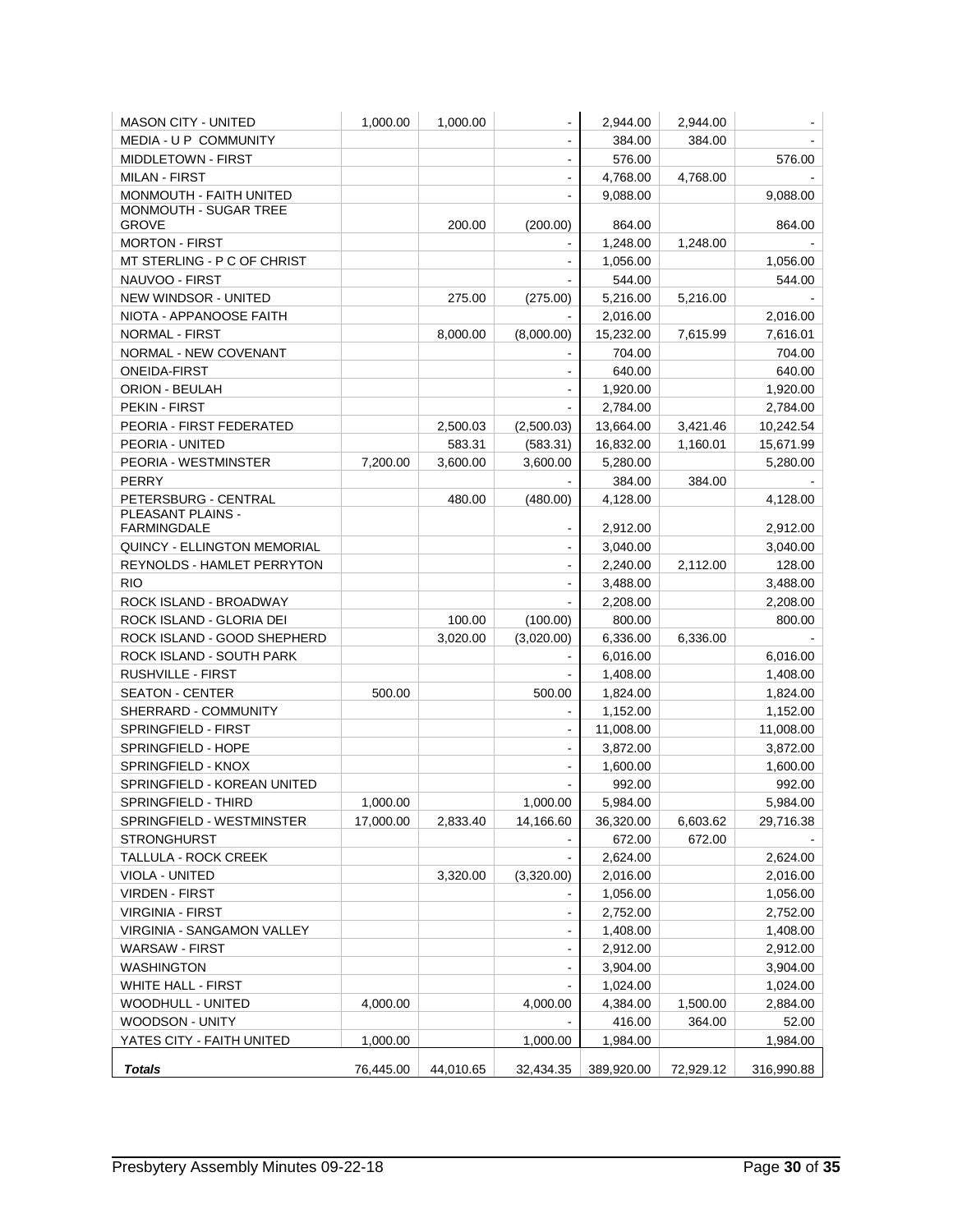# **PRESBYTERY OF GREAT RIVERS STATEMENT OF ASSETS, LIABILITIES, AND NET ASSETS - CASH BASIS CURRENT TO PRIOR YEAR COMPARATIVE AS OF JULY 31, 2018**

| Assets                                  | July<br>2017 | July<br>2018 | Increase/<br>(Decrease) |
|-----------------------------------------|--------------|--------------|-------------------------|
|                                         |              |              |                         |
| Cash                                    |              |              |                         |
| Checking and Cash Management<br>Account | \$239,854    | \$202,104    | \$ (37,750)             |
| Investments                             | 768,528      | 800,523      | 31,995                  |
| Lease Deposit                           | 2,499        | 2,499        |                         |
| Mortgage Note Receivable                | 10,256       | 4,669        | (5, 587)                |
| Fixed Assets, Net of Accumulated        |              |              |                         |
| Depreciation                            | 1,248        | 7,066        | 5,818                   |
| <b>Total Assets</b>                     | \$1,022,385  | \$1,016,861  | \$ (5,524)              |
| <b>Liabilities and Net Assets</b>       |              |              |                         |
| Liabilities                             |              |              |                         |
| Liabilities Payable                     | \$68         | \$ (489)     | \$ (557)                |
| <b>Pass Thru Liabilities</b>            | 7,131        | 7,134        | 3                       |
| <b>Total Liabilities</b>                | \$7,199      | \$6,645      | \$ (554)                |
| <b>Net Assets</b>                       |              |              |                         |
| Unrestricted                            | \$901,354    | \$888,917    | \$ (12, 437)            |
| Designated                              |              |              |                         |
| Springfield Fifth Disposition           | 12,782       | 7,657        | (5, 125)                |
| <b>Presbytery Leaders Support</b>       |              | 10,000       | 10,000                  |
| <b>Presbytery Relocation</b>            |              | 10,000       | 10,000                  |
| <b>Total Designated</b>                 | \$12,782     | \$27,657     | \$14,875                |
| <b>Temporarily Restricted</b>           |              |              |                         |
| <b>Preparation for Ministry</b>         | $$ -$        | \$1,604      | 1,604                   |
| Peacemaking                             | 4,997        | 7,617        | 2,620                   |
| <b>Synod Pastor Support Grants</b>      | 20,034       | 9,930        | (10, 104)               |
| <b>Synod Transformation Grant</b>       | 71,750       | 71,274       | (476)                   |
| <b>Ministers Temporary Disability</b>   | 4,269        | 3,110        | (1, 159)                |
| Hands & Feet Scholarships               |              | 107          | 107                     |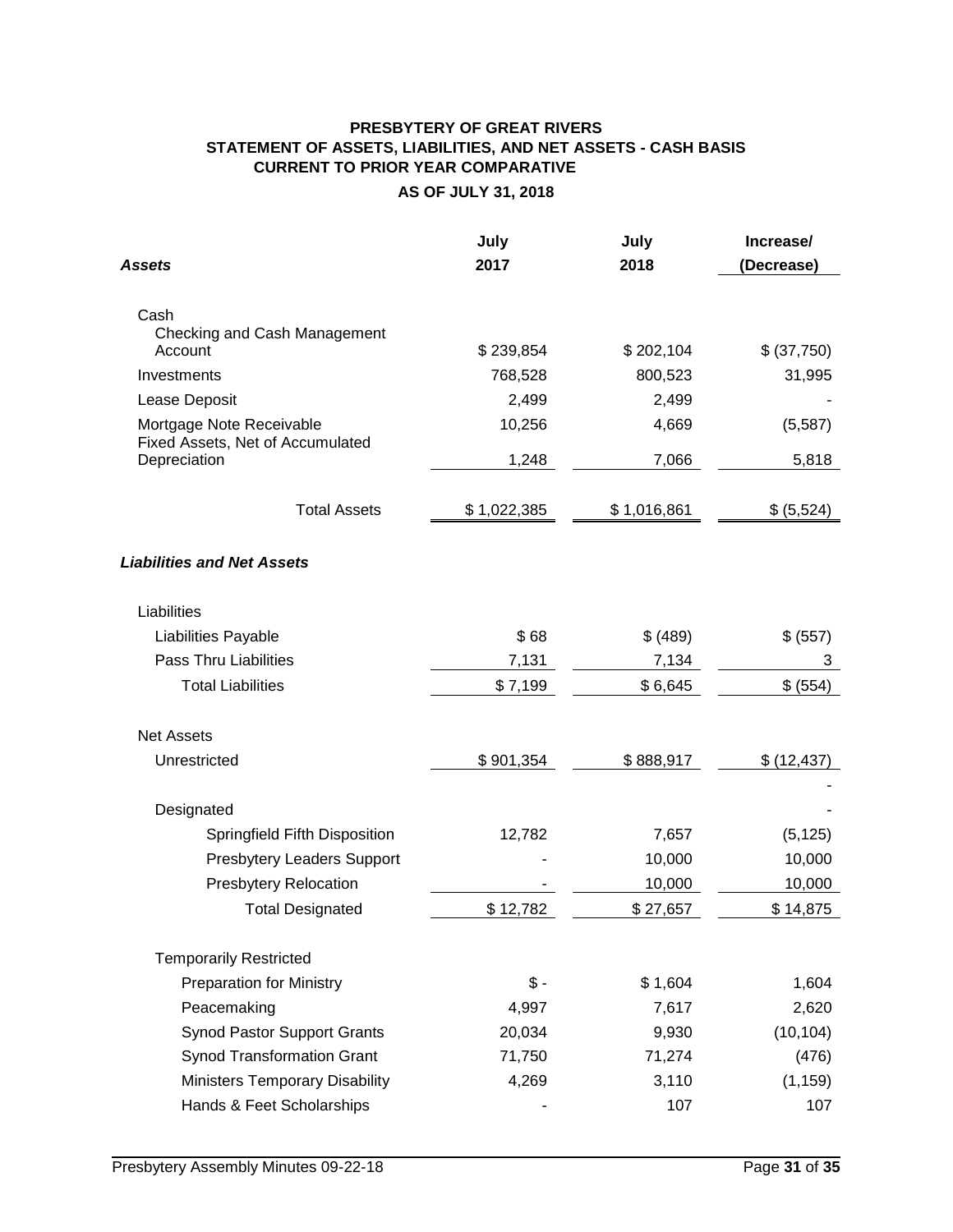| <b>Total Temporarily Restricted</b>        | \$101,050   | \$93,642    | \$ (7,408) |
|--------------------------------------------|-------------|-------------|------------|
| <b>Total Net Assets</b>                    | \$1,015,186 | \$1,010,216 | \$ (4,970) |
| <b>Total Liabilities</b><br>and Net Assets | \$1,022,385 | \$1,016,861 | \$ (5,524) |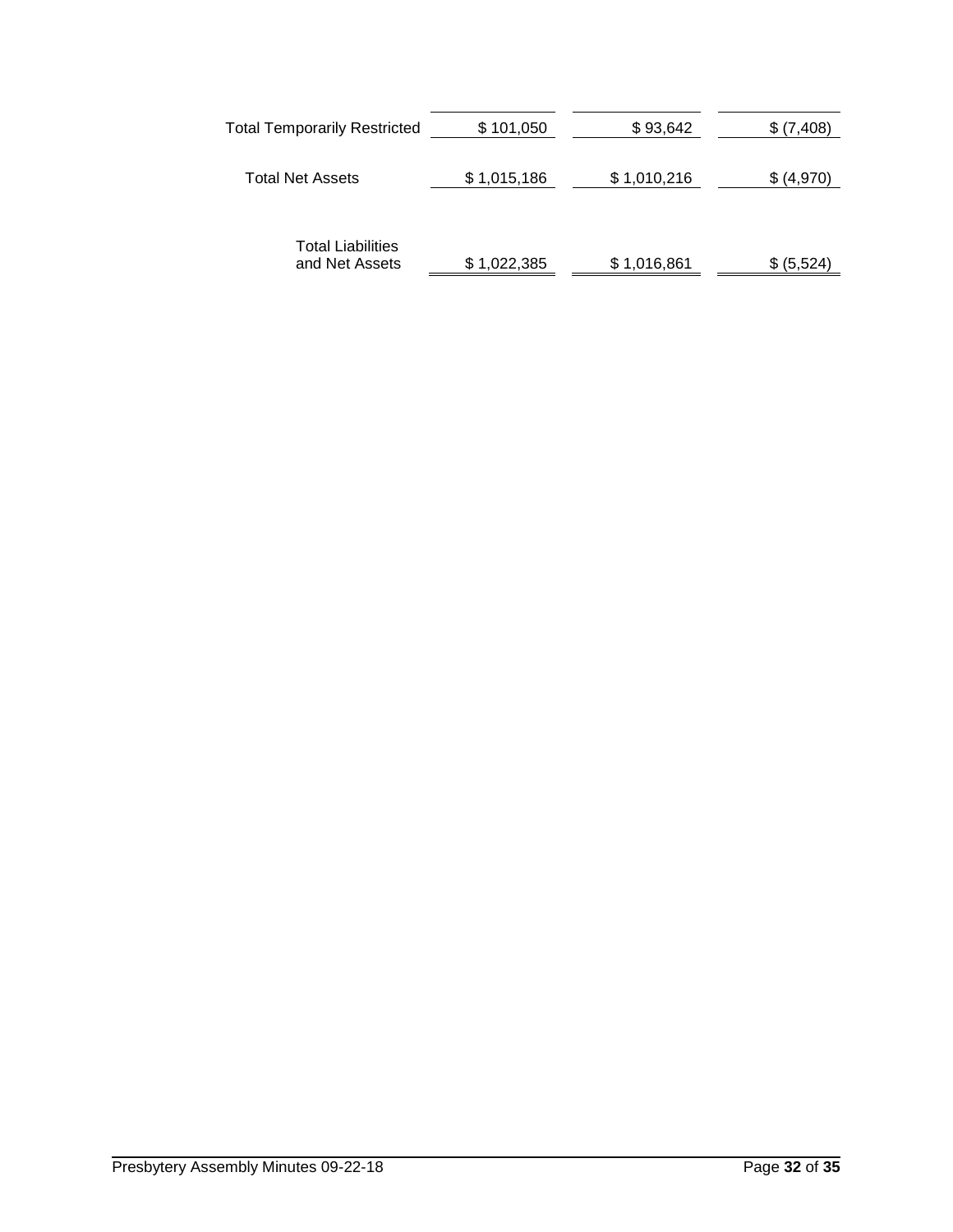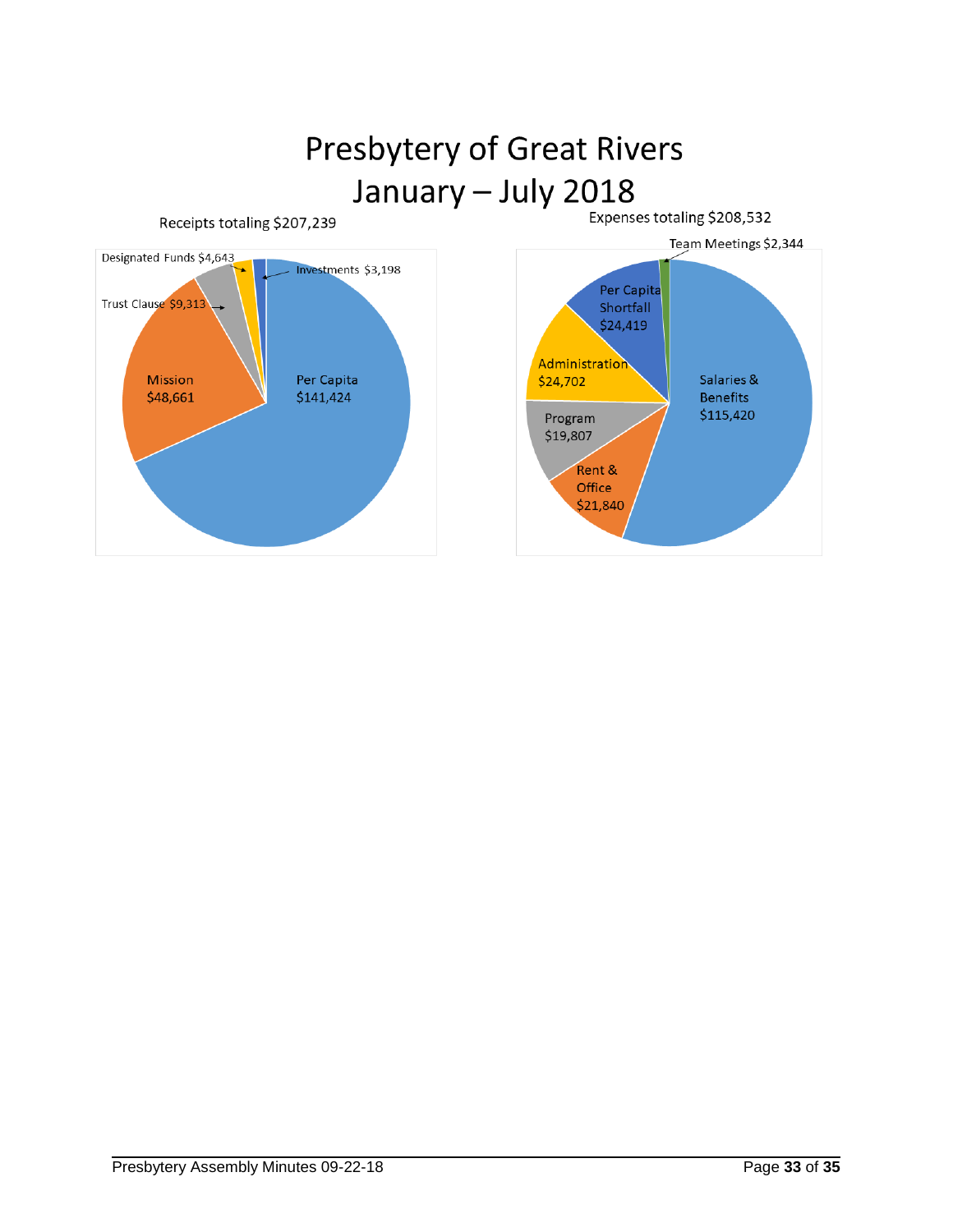|                                    | Presbytery of Great Rivers               |               |               |                              |
|------------------------------------|------------------------------------------|---------------|---------------|------------------------------|
|                                    | September 22, 2018                       |               |               |                              |
|                                    |                                          |               |               |                              |
|                                    | PRESBYTERY OF GREAT RIVERS - 2019 BUDGET |               |               |                              |
|                                    | Actual                                   | <b>Budget</b> | <b>Budget</b> | change                       |
|                                    | 2017                                     | 2018          | 2019          |                              |
| <b>Receipts</b>                    |                                          |               |               |                              |
| Presbytery Per Capita              | \$218,720                                | \$220,500     | \$215,737     | \$(4,763)                    |
| Investment Income                  | 81,484                                   | 30,000        | 30,000        |                              |
| Mission                            | 91,139                                   | 75,000        | 75,000        |                              |
| <b>Misc Receipts</b>               | 312                                      |               |               |                              |
| <b>Trust Clause Payments</b>       | 12,216                                   | 12,200        | 12,200        |                              |
| <b>TOTAL RECEIPTS</b>              | \$403,871                                | \$337,700     | \$332,937     | \$(4,763)                    |
|                                    |                                          |               |               |                              |
| Presbytery Per Capita              | \$20.69                                  | \$20.46       | \$21.46       | \$1.00                       |
| Synod of Lincoln Trails Per Capita | 3.81                                     | 3.81          | 3.81          |                              |
| General Assembly Per Capita        | 7.50                                     | 7.73          | 8.95          | 1.22                         |
|                                    | \$32.00                                  | \$32.00       | \$34.22       | \$2.22                       |
|                                    |                                          |               |               |                              |
| Membership of Presbytery           | 12,897                                   | 12,286        | 11,083        |                              |
| <b>Expenses</b>                    |                                          |               |               |                              |
|                                    |                                          |               |               |                              |
| <b>Presbytery Office</b>           |                                          |               |               |                              |
| <b>Workers Compensation</b>        | \$998                                    | \$1,200       | \$1,200       | $\frac{2}{3}$ .              |
| Rent                               | 17,646                                   | 17,500        | 17,500        |                              |
| <b>Utilities</b>                   | 1,992                                    | 2,500         | 2,500         |                              |
| Maintenance                        | 1,023                                    | 1,500         | 1,500         |                              |
| Telephone                          | 3,539                                    | 4,000         | 3,500         | (500)                        |
| Service Agreements                 | 8,968                                    | 8,600         | 8,600         |                              |
| Internet and Web Page              | 1,320                                    | 1,500         | 1,500         |                              |
| Postage                            | 517                                      | 1,500         | 1,500         | $\blacksquare$               |
| <b>Office Supplies</b>             | 2,688                                    | 3,500         | 3,500         | $\qquad \qquad \blacksquare$ |
| <b>Gifts and Celebrations</b>      | 72                                       | 500           | 500           | $\blacksquare$               |
| Equipment Purchase/Replacement     | 223                                      | 1,000         | 1,000         |                              |
| Depreciation                       | 208                                      | 500           | 2,000         | 1,500                        |
| Bank Fees & Interest               | 101                                      | 200           | 200           |                              |
| Total                              | \$39,295                                 | \$44,000      | \$45,000      | \$1,000                      |
|                                    |                                          |               |               |                              |
| <b>Meeting Expense - All</b>       |                                          |               |               |                              |
| Committees, Councils, Task         |                                          |               |               |                              |
| Forces                             |                                          |               |               |                              |
| Transportation                     | \$1,396                                  | \$1,500       | \$1,500       | $\overline{\$}$ -            |
| Meals                              | 4,767                                    | 3,400         | 3,400         |                              |
| Lodging                            |                                          |               |               |                              |
| Miscellaneous                      | 500                                      | 500           | 500           |                              |
| Total                              | \$6,663                                  | \$5,400       | \$5,400       | $\overline{\$}$ -            |